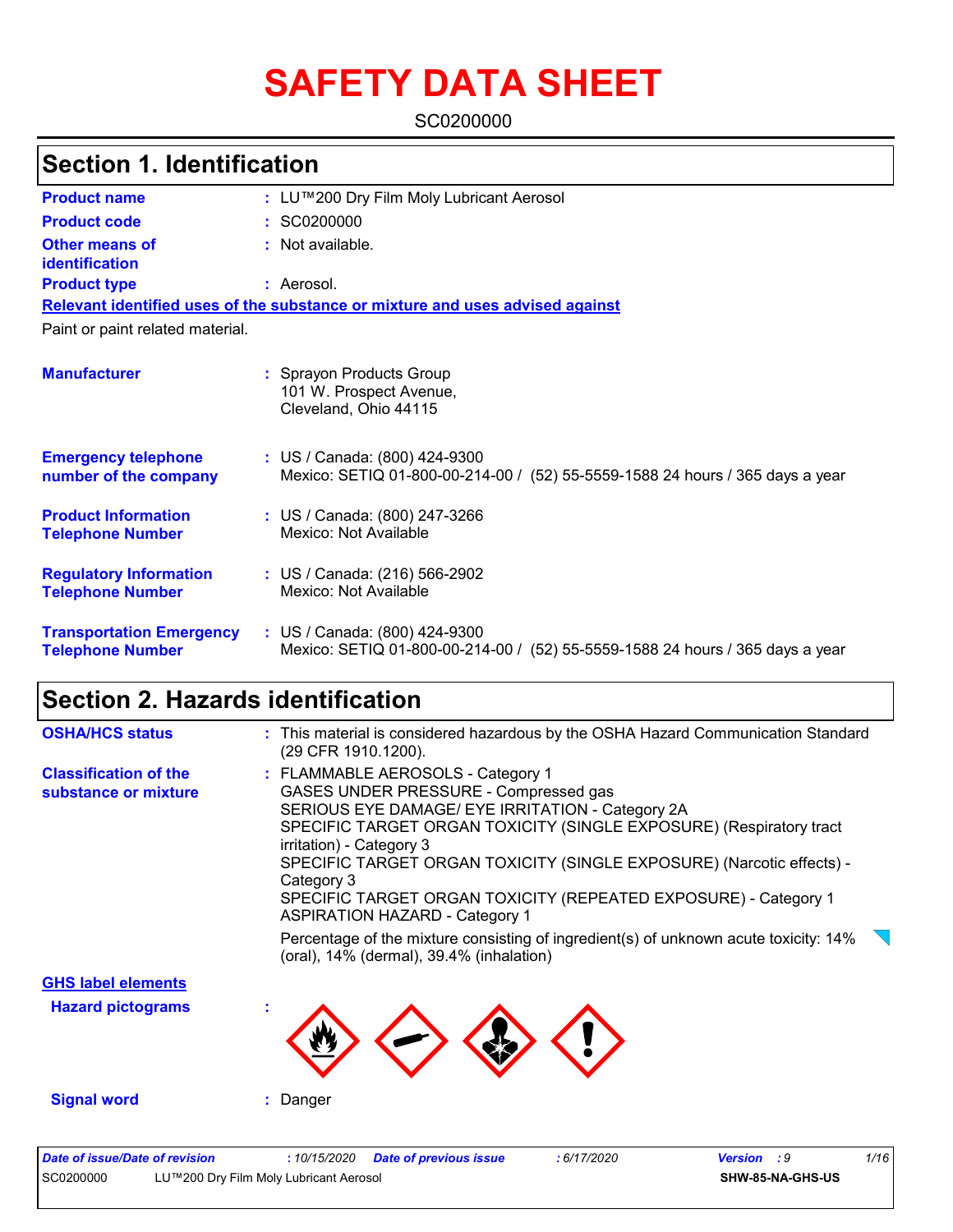## **Section 2. Hazards identification**

| <b>Hazard statements</b>                   | : Extremely flammable aerosol.<br>Contains gas under pressure; may explode if heated.<br>May be fatal if swallowed and enters airways.<br>Causes serious eye irritation.<br>May cause respiratory irritation.<br>May cause drowsiness or dizziness.<br>Causes damage to organs through prolonged or repeated exposure.                                                                                                           |
|--------------------------------------------|----------------------------------------------------------------------------------------------------------------------------------------------------------------------------------------------------------------------------------------------------------------------------------------------------------------------------------------------------------------------------------------------------------------------------------|
| <b>Precautionary statements</b>            |                                                                                                                                                                                                                                                                                                                                                                                                                                  |
| <b>Prevention</b>                          | : Wear eye or face protection. Keep away from heat, hot surfaces, sparks, open flames<br>and other ignition sources. No smoking. Do not spray on an open flame or other ignition<br>source. Use only outdoors or in a well-ventilated area. Do not breathe dust or mist. Do<br>not eat, drink or smoke when using this product. Wash thoroughly after handling.<br>Pressurized container: Do not pierce or burn, even after use. |
| <b>Response</b>                            | : IF INHALED: Remove person to fresh air and keep comfortable for breathing. Call a<br>POISON CENTER or doctor if you feel unwell. IF SWALLOWED: Immediately call a<br>POISON CENTER or doctor. Do NOT induce vomiting. IF IN EYES: Rinse cautiously<br>with water for several minutes. Remove contact lenses, if present and easy to do.<br>Continue rinsing. If eye irritation persists: Get medical advice or attention.      |
| <b>Storage</b>                             | : Store locked up. Protect from sunlight. Do not expose to temperatures exceeding 50<br>°C/122 °F. Store in a well-ventilated place. Keep container tightly closed.                                                                                                                                                                                                                                                              |
| <b>Disposal</b>                            | : Dispose of contents and container in accordance with all local, regional, national and<br>international regulations.                                                                                                                                                                                                                                                                                                           |
| <b>Supplemental label</b><br>elements      | DELAYED EFFECTS FROM LONG TERM OVEREXPOSURE. Contains solvents which<br>can cause permanent brain and nervous system damage. Intentional misuse by<br>deliberately concentrating and inhaling the contents can be harmful or fatal. WARNING:<br>This product contains chemicals known to the State of California to cause cancer and<br>birth defects or other reproductive harm. FOR INDUSTRIAL USE ONLY.                       |
|                                            | Please refer to the SDS for additional information. Keep out of reach of children. Keep<br>upright in a cool, dry place. Do not discard empty can in trash compactor.                                                                                                                                                                                                                                                            |
| <b>Hazards not otherwise</b><br>classified | : None known.                                                                                                                                                                                                                                                                                                                                                                                                                    |

## **Section 3. Composition/information on ingredients**

| <b>Substance/mixture</b> |  |
|--------------------------|--|
|--------------------------|--|

**Other means of identification**

**:** Mixture

**:** Not available.

#### **CAS number/other identifiers**

| <b>Ingredient name</b>              | % by weight | <b>CAS number</b>     |
|-------------------------------------|-------------|-----------------------|
| Acetone                             | I≥25 - ≤50  | $\sqrt{2}$<br>67-64-1 |
| <b>Butane</b>                       | I≥25 - ≤50  | 106-97-8              |
| 2-Propanol                          | 210 - ≤25   | 67-63-0               |
| Propane                             | l≥10 - ≤25  | 74-98-6               |
| Light Aliphatic Hydrocarbon Solvent | 5≥ا         | 64742-49-0            |
| Med. Aliphatic Hydrocarbon Solvent  | ו≥ا         | 64742-88-7            |
| Molybdenum Disulfide                | l≤3         | 1317-33-5             |
| Lt. Aliphatic Hydrocarbon Solvent   | I≤0.3       | 64742-89-8            |
| Methyl Cyclohexane                  | $\leq$ 0.3  | 108-87-2              |

Any concentration shown as a range is to protect confidentiality or is due to batch variation.

**There are no additional ingredients present which, within the current knowledge of the supplier and in the concentrations applicable, are classified as hazardous to health and hence require reporting in this section.**

**Occupational exposure limits, if available, are listed in Section 8.**

| Date of issue/Date of revision |                                        | : 10/15/2020 Date of previous issue | : 6/17/2020 | <b>Version</b> : 9 |                  | 2/16 |
|--------------------------------|----------------------------------------|-------------------------------------|-------------|--------------------|------------------|------|
| SC0200000                      | LU™200 Dry Film Moly Lubricant Aerosol |                                     |             |                    | SHW-85-NA-GHS-US |      |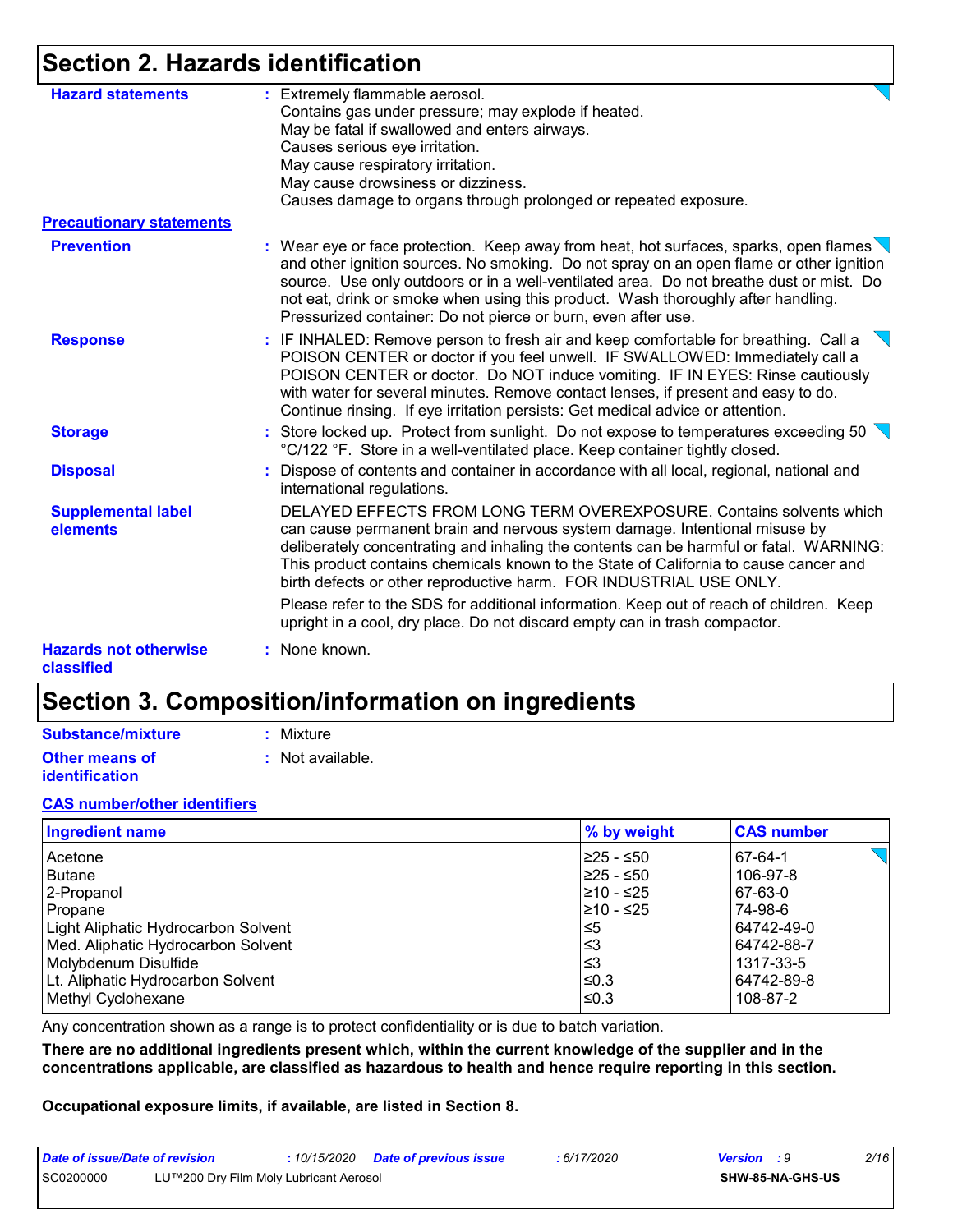# **Section 4. First aid measures**

| <b>Description of necessary first aid measures</b> |                                                                                                                                                                                                                                                                                                                                                                                                                                                                                                                                                                                                                                                                                                                                                                                                                                                 |
|----------------------------------------------------|-------------------------------------------------------------------------------------------------------------------------------------------------------------------------------------------------------------------------------------------------------------------------------------------------------------------------------------------------------------------------------------------------------------------------------------------------------------------------------------------------------------------------------------------------------------------------------------------------------------------------------------------------------------------------------------------------------------------------------------------------------------------------------------------------------------------------------------------------|
| <b>Eye contact</b>                                 | : Immediately flush eyes with plenty of water, occasionally lifting the upper and lower<br>eyelids. Check for and remove any contact lenses. Continue to rinse for at least 10<br>minutes. Get medical attention.                                                                                                                                                                                                                                                                                                                                                                                                                                                                                                                                                                                                                               |
| <b>Inhalation</b>                                  | : Remove victim to fresh air and keep at rest in a position comfortable for breathing. If it<br>is suspected that fumes are still present, the rescuer should wear an appropriate mask<br>or self-contained breathing apparatus. If not breathing, if breathing is irregular or if<br>respiratory arrest occurs, provide artificial respiration or oxygen by trained personnel. It<br>may be dangerous to the person providing aid to give mouth-to-mouth resuscitation.<br>Get medical attention. If necessary, call a poison center or physician. If unconscious,<br>place in recovery position and get medical attention immediately. Maintain an open<br>airway. Loosen tight clothing such as a collar, tie, belt or waistband.                                                                                                            |
| <b>Skin contact</b>                                | : Flush contaminated skin with plenty of water. Remove contaminated clothing and<br>shoes. Continue to rinse for at least 10 minutes. Get medical attention following<br>exposure or if feeling unwell. Wash clothing before reuse. Clean shoes thoroughly<br>before reuse.                                                                                                                                                                                                                                                                                                                                                                                                                                                                                                                                                                     |
| <b>Ingestion</b>                                   | : Get medical attention immediately. Call a poison center or physician. Wash out mouth<br>with water. Remove dentures if any. Remove victim to fresh air and keep at rest in a<br>position comfortable for breathing. If material has been swallowed and the exposed<br>person is conscious, give small quantities of water to drink. Stop if the exposed person<br>feels sick as vomiting may be dangerous. Aspiration hazard if swallowed. Can enter<br>lungs and cause damage. Do not induce vomiting. If vomiting occurs, the head should<br>be kept low so that vomit does not enter the lungs. Never give anything by mouth to an<br>unconscious person. If unconscious, place in recovery position and get medical<br>attention immediately. Maintain an open airway. Loosen tight clothing such as a collar,<br>tie, belt or waistband. |

#### **Most important symptoms/effects, acute and delayed**

#### **Potential acute health effects**

| Eye contact                         | : Causes serious eye irritation.                                                                                                                                                          |
|-------------------------------------|-------------------------------------------------------------------------------------------------------------------------------------------------------------------------------------------|
| <b>Inhalation</b>                   | : Can cause central nervous system (CNS) depression. May cause drowsiness or<br>dizziness. May cause respiratory irritation.                                                              |
| <b>Skin contact</b>                 | : No known significant effects or critical hazards.                                                                                                                                       |
| <b>Ingestion</b>                    | : Can cause central nervous system (CNS) depression. May be fatal if swallowed and<br>enters airways.                                                                                     |
| <b>Over-exposure signs/symptoms</b> |                                                                                                                                                                                           |
| Eye contact                         | : Adverse symptoms may include the following:<br>pain or irritation<br>watering<br>redness                                                                                                |
| <b>Inhalation</b>                   | : Adverse symptoms may include the following:<br>respiratory tract irritation<br>coughing<br>nausea or vomiting<br>headache<br>drowsiness/fatigue<br>dizziness/vertigo<br>unconsciousness |
| <b>Skin contact</b>                 | : No specific data.                                                                                                                                                                       |
| <b>Ingestion</b>                    | : Adverse symptoms may include the following:<br>nausea or vomiting                                                                                                                       |

#### **Indication of immediate medical attention and special treatment needed, if necessary**

| Date of issue/Date of revision |                                        | : 10/15/2020 Date of previous issue | 6/17/2020 | <b>Version</b> : 9 | 3/16 |
|--------------------------------|----------------------------------------|-------------------------------------|-----------|--------------------|------|
| SC0200000                      | LU™200 Dry Film Moly Lubricant Aerosol |                                     |           | SHW-85-NA-GHS-US   |      |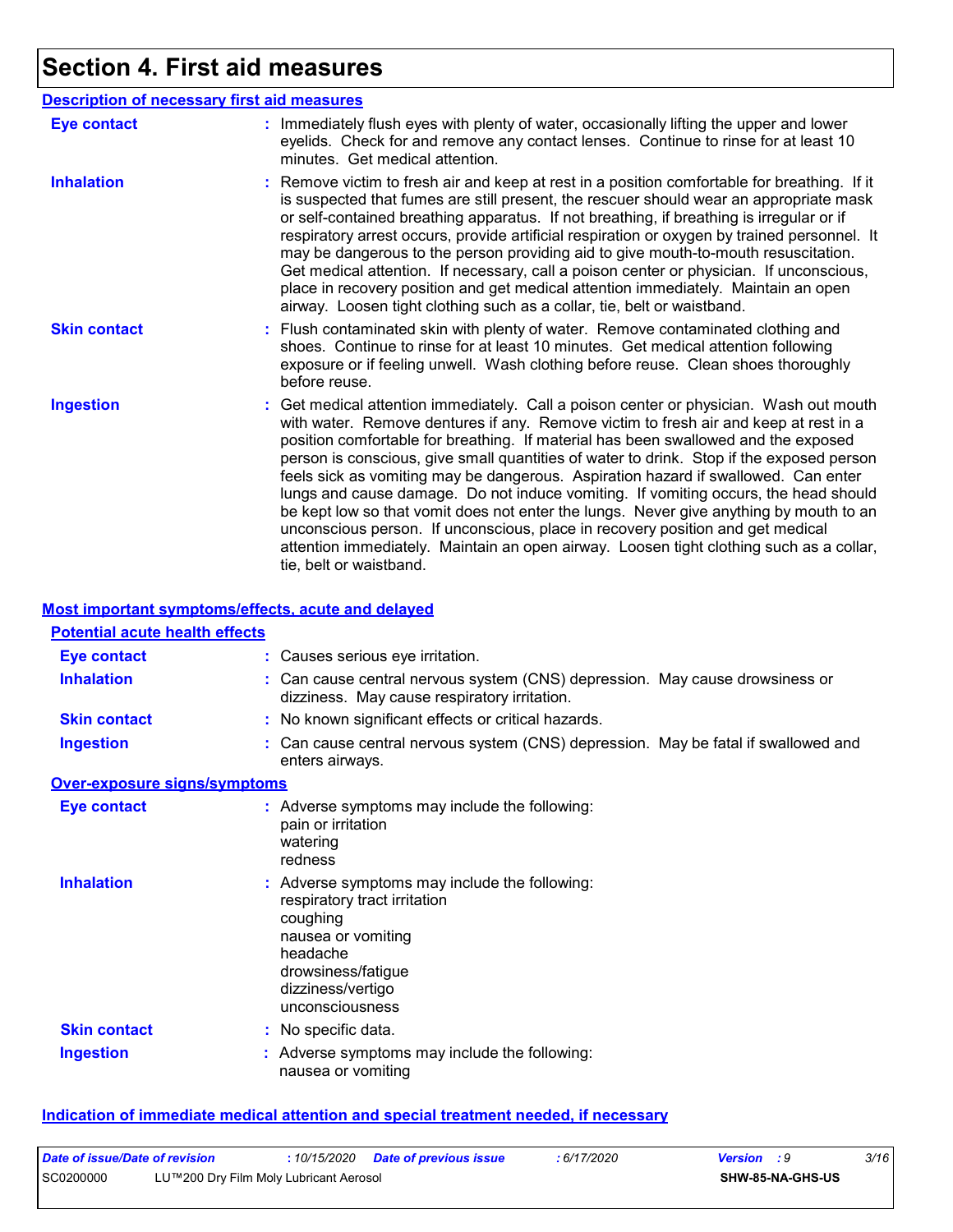### **Section 4. First aid measures**

| <b>Notes to physician</b>         | : Treat symptomatically. Contact poison treatment specialist immediately if large<br>quantities have been ingested or inhaled.                                                                                                                                                                                          |
|-----------------------------------|-------------------------------------------------------------------------------------------------------------------------------------------------------------------------------------------------------------------------------------------------------------------------------------------------------------------------|
| <b>Specific treatments</b>        | : No specific treatment.                                                                                                                                                                                                                                                                                                |
| <b>Protection of first-aiders</b> | : No action shall be taken involving any personal risk or without suitable training. If it is<br>suspected that fumes are still present, the rescuer should wear an appropriate mask or<br>self-contained breathing apparatus. It may be dangerous to the person providing aid to<br>give mouth-to-mouth resuscitation. |

**See toxicological information (Section 11)**

#### **Section 5. Fire-fighting measures :** Promptly isolate the scene by removing all persons from the vicinity of the incident if there is a fire. No action shall be taken involving any personal risk or without suitable training. Move containers from fire area if this can be done without risk. Use water spray to keep fire-exposed containers cool. **Hazardous thermal decomposition products Specific hazards arising from the chemical** Decomposition products may include the following materials: **:** carbon dioxide carbon monoxide sulfur oxides metal oxide/oxides Extremely flammable aerosol. Runoff to sewer may create fire or explosion hazard. In **:** a fire or if heated, a pressure increase will occur and the container may burst, with the risk of a subsequent explosion. Gas may accumulate in low or confined areas or travel a considerable distance to a source of ignition and flash back, causing fire or explosion. Bursting aerosol containers may be propelled from a fire at high speed. Fire-fighters should wear appropriate protective equipment and self-contained breathing **:** apparatus (SCBA) with a full face-piece operated in positive pressure mode. **Special protective equipment for fire-fighters** Use an extinguishing agent suitable for the surrounding fire. **: Extinguishing media :** None known. **Suitable extinguishing media Unsuitable extinguishing media Special protective actions for fire-fighters**

### **Section 6. Accidental release measures**

#### **Personal precautions, protective equipment and emergency procedures**

| For non-emergency<br>personnel   | : No action shall be taken involving any personal risk or without suitable training.<br>Evacuate surrounding areas. Keep unnecessary and unprotected personnel from<br>entering. In the case of aerosols being ruptured, care should be taken due to the rapid<br>escape of the pressurized contents and propellant. If a large number of containers are<br>ruptured, treat as a bulk material spillage according to the instructions in the clean-up<br>section. Do not touch or walk through spilled material. Shut off all ignition sources. No<br>flares, smoking or flames in hazard area. Avoid breathing vapor or mist. Provide<br>adequate ventilation. Wear appropriate respirator when ventilation is inadequate. Put<br>on appropriate personal protective equipment. |  |  |  |
|----------------------------------|----------------------------------------------------------------------------------------------------------------------------------------------------------------------------------------------------------------------------------------------------------------------------------------------------------------------------------------------------------------------------------------------------------------------------------------------------------------------------------------------------------------------------------------------------------------------------------------------------------------------------------------------------------------------------------------------------------------------------------------------------------------------------------|--|--|--|
| For emergency responders         | If specialized clothing is required to deal with the spillage, take note of any information in<br>Section 8 on suitable and unsuitable materials. See also the information in "For non-<br>emergency personnel".                                                                                                                                                                                                                                                                                                                                                                                                                                                                                                                                                                 |  |  |  |
| <b>Environmental precautions</b> | : Avoid dispersal of spilled material and runoff and contact with soil, waterways, drains<br>and sewers. Inform the relevant authorities if the product has caused environmental<br>pollution (sewers, waterways, soil or air).                                                                                                                                                                                                                                                                                                                                                                                                                                                                                                                                                  |  |  |  |
| Date of issue/Date of revision   | 4/16<br><b>Date of previous issue</b><br>: 6/17/2020<br><b>Version</b><br>:10/15/2020<br>- : 9                                                                                                                                                                                                                                                                                                                                                                                                                                                                                                                                                                                                                                                                                   |  |  |  |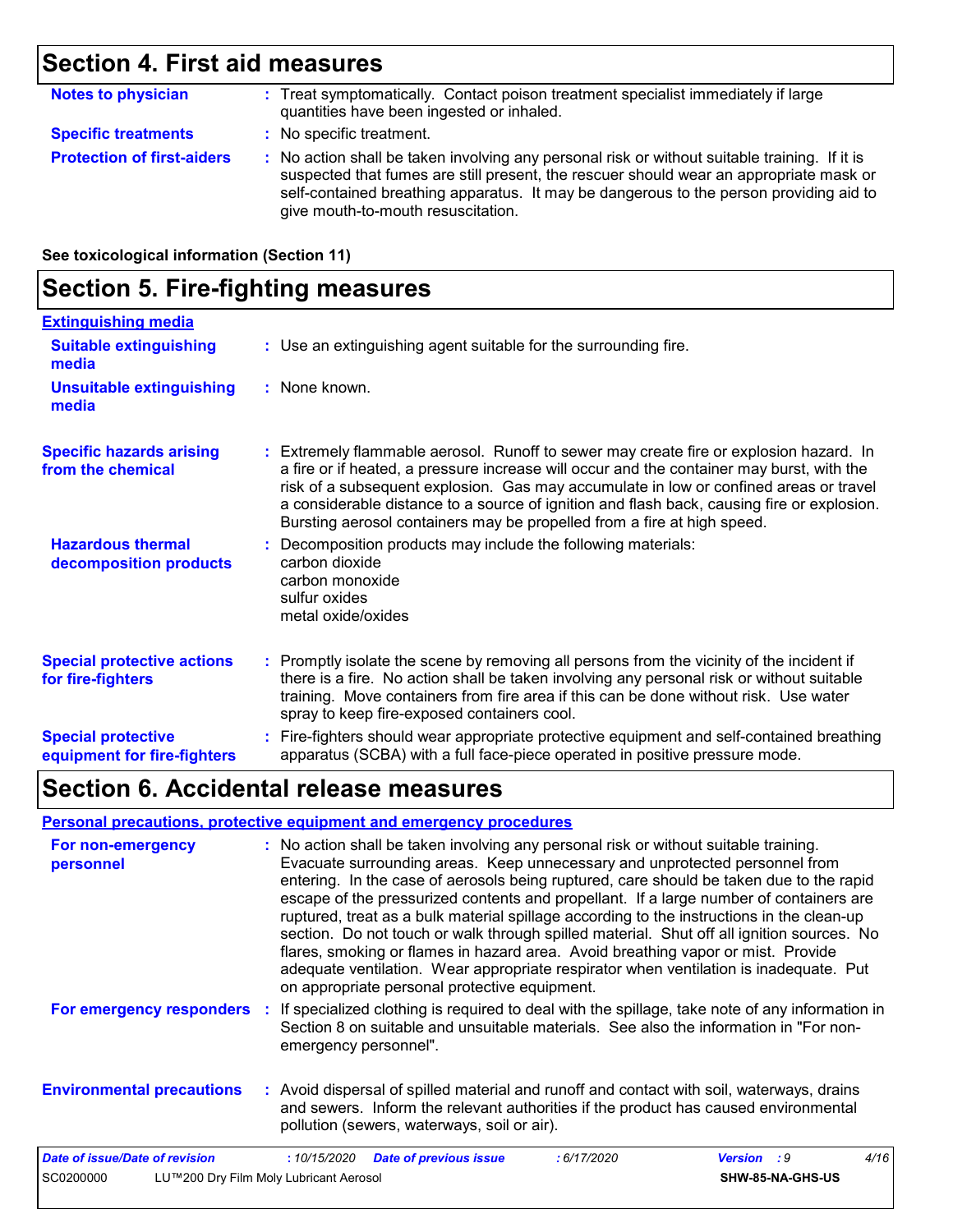#### **Methods and materials for containment and cleaning up**

| <b>Small spill</b> | : Stop leak if without risk. Move containers from spill area. Use spark-proof tools and<br>explosion-proof equipment. Dilute with water and mop up if water-soluble. Alternatively,<br>or if water-insoluble, absorb with an inert dry material and place in an appropriate waste<br>disposal container. Dispose of via a licensed waste disposal contractor.                                                                                                                                                                                                                                                                                                                                                                                                        |
|--------------------|----------------------------------------------------------------------------------------------------------------------------------------------------------------------------------------------------------------------------------------------------------------------------------------------------------------------------------------------------------------------------------------------------------------------------------------------------------------------------------------------------------------------------------------------------------------------------------------------------------------------------------------------------------------------------------------------------------------------------------------------------------------------|
| <b>Large spill</b> | : Stop leak if without risk. Move containers from spill area. Use spark-proof tools and<br>explosion-proof equipment. Approach release from upwind. Prevent entry into sewers,<br>water courses, basements or confined areas. Wash spillages into an effluent treatment<br>plant or proceed as follows. Contain and collect spillage with non-combustible,<br>absorbent material e.g. sand, earth, vermiculite or diatomaceous earth and place in<br>container for disposal according to local regulations (see Section 13). Dispose of via a<br>licensed waste disposal contractor. Contaminated absorbent material may pose the<br>same hazard as the spilled product. Note: see Section 1 for emergency contact<br>information and Section 13 for waste disposal. |

### **Section 7. Handling and storage**

#### **Precautions for safe handling**

| <b>Protective measures</b>                                                       | : Put on appropriate personal protective equipment (see Section 8). Pressurized<br>container: protect from sunlight and do not expose to temperatures exceeding 50°C. Do<br>not pierce or burn, even after use. Do not breathe vapor or mist. Do not swallow.<br>Avoid contact with eyes, skin and clothing. Avoid breathing gas. Use only with<br>adequate ventilation. Wear appropriate respirator when ventilation is inadequate. Store<br>and use away from heat, sparks, open flame or any other ignition source. Use<br>explosion-proof electrical (ventilating, lighting and material handling) equipment. Use<br>only non-sparking tools. Empty containers retain product residue and can be hazardous. |
|----------------------------------------------------------------------------------|-----------------------------------------------------------------------------------------------------------------------------------------------------------------------------------------------------------------------------------------------------------------------------------------------------------------------------------------------------------------------------------------------------------------------------------------------------------------------------------------------------------------------------------------------------------------------------------------------------------------------------------------------------------------------------------------------------------------|
| <b>Advice on general</b><br>occupational hygiene                                 | : Eating, drinking and smoking should be prohibited in areas where this material is<br>handled, stored and processed. Workers should wash hands and face before eating,<br>drinking and smoking. Remove contaminated clothing and protective equipment before<br>entering eating areas. See also Section 8 for additional information on hygiene<br>measures.                                                                                                                                                                                                                                                                                                                                                   |
| <b>Conditions for safe storage,</b><br>including any<br><b>incompatibilities</b> | : Store in accordance with local regulations. Store away from direct sunlight in a dry, cool<br>and well-ventilated area, away from incompatible materials (see Section 10) and food<br>and drink. Protect from sunlight. Store locked up. Eliminate all ignition sources. Use<br>appropriate containment to avoid environmental contamination. See Section 10 for<br>incompatible materials before handling or use.                                                                                                                                                                                                                                                                                            |

# **Section 8. Exposure controls/personal protection**

#### **Control parameters**

#### **Occupational exposure limits (OSHA United States)**

| <b>Ingredient name</b>                              | CAS#                                         | <b>Exposure limits</b>                                                                                                                                                                                                                                                                                   |                    |      |
|-----------------------------------------------------|----------------------------------------------|----------------------------------------------------------------------------------------------------------------------------------------------------------------------------------------------------------------------------------------------------------------------------------------------------------|--------------------|------|
| Acetone                                             | 67-64-1                                      | ACGIH TLV (United States, 3/2020).<br>TWA: 250 ppm 8 hours.<br>STEL: 500 ppm 15 minutes.<br>NIOSH REL (United States, 10/2016).<br>TWA: 250 ppm 10 hours.<br>TWA: 590 mg/m <sup>3</sup> 10 hours.<br>OSHA PEL (United States, 5/2018).<br>TWA: 1000 ppm 8 hours.<br>TWA: 2400 mg/m <sup>3</sup> 8 hours. |                    |      |
| <b>Butane</b>                                       | 106-97-8                                     | NIOSH REL (United States, 10/2016).<br>TWA: 800 ppm 10 hours.<br>TWA: 1900 mg/m <sup>3</sup> 10 hours.                                                                                                                                                                                                   |                    |      |
| Date of issue/Date of revision                      | <b>Date of previous issue</b><br>:10/15/2020 | : 6/17/2020                                                                                                                                                                                                                                                                                              | <b>Version</b> : 9 | 5/16 |
| SC0200000<br>LU™200 Dry Film Moly Lubricant Aerosol |                                              |                                                                                                                                                                                                                                                                                                          | SHW-85-NA-GHS-US   |      |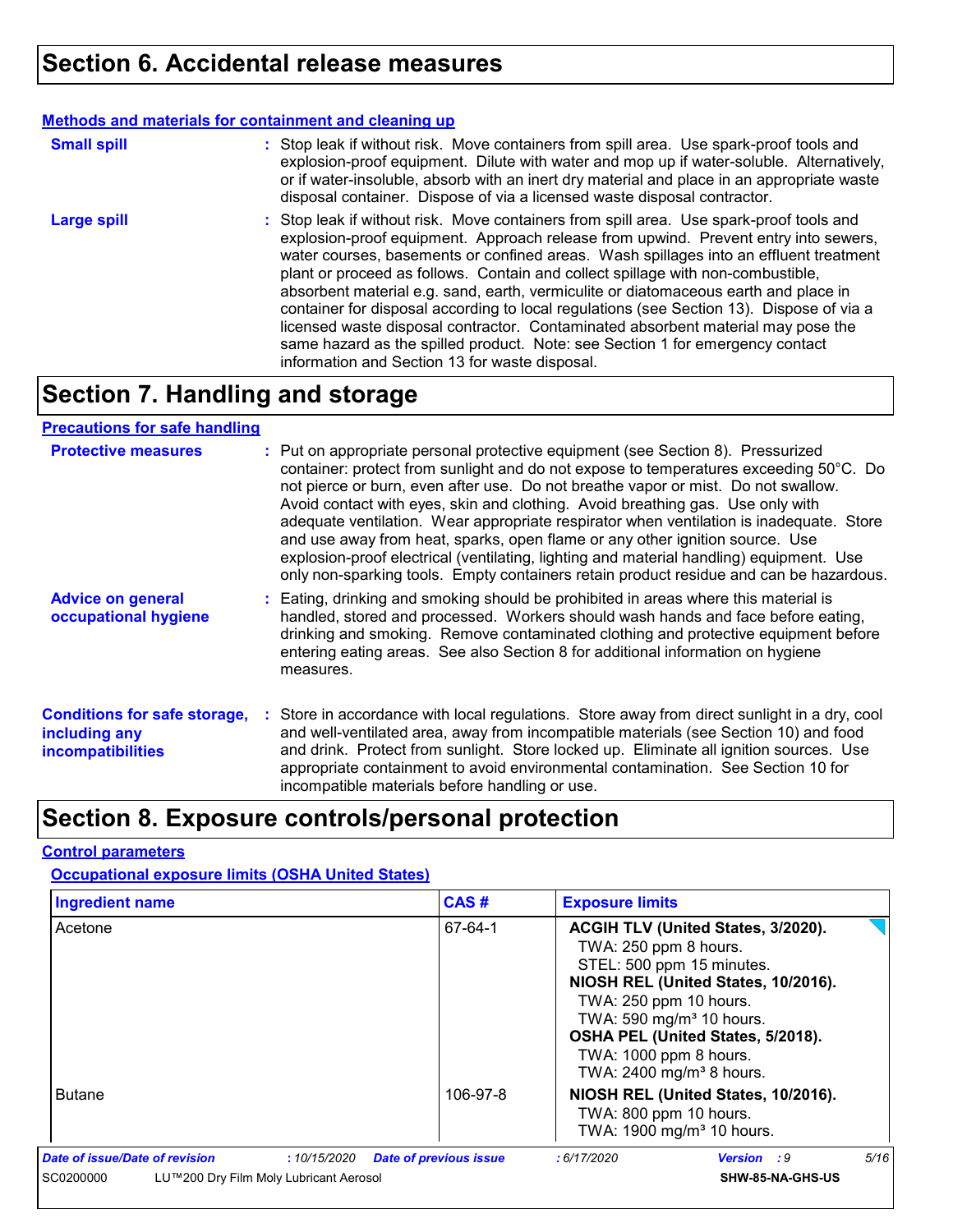|                                                                           |                          | ACGIH TLV (United States, 3/2020).<br><b>Explosive potential.</b>                                                                                                                                                                                                                                                                                                                                             |
|---------------------------------------------------------------------------|--------------------------|---------------------------------------------------------------------------------------------------------------------------------------------------------------------------------------------------------------------------------------------------------------------------------------------------------------------------------------------------------------------------------------------------------------|
| 2-Propanol                                                                | 67-63-0                  | STEL: 1000 ppm 15 minutes.<br>ACGIH TLV (United States, 3/2020).<br>TWA: 200 ppm 8 hours.<br>STEL: 400 ppm 15 minutes.<br>NIOSH REL (United States, 10/2016).<br>TWA: 400 ppm 10 hours.<br>TWA: 980 mg/m <sup>3</sup> 10 hours.<br>STEL: 500 ppm 15 minutes.<br>STEL: 1225 mg/m <sup>3</sup> 15 minutes.<br>OSHA PEL (United States, 5/2018).<br>TWA: 400 ppm 8 hours.<br>TWA: 980 mg/m <sup>3</sup> 8 hours. |
| Propane                                                                   | 74-98-6                  | NIOSH REL (United States, 10/2016).<br>TWA: 1000 ppm 10 hours.<br>TWA: 1800 mg/m <sup>3</sup> 10 hours.<br>OSHA PEL (United States, 5/2018).<br>TWA: 1000 ppm 8 hours.<br>TWA: 1800 mg/m <sup>3</sup> 8 hours.<br>ACGIH TLV (United States, 3/2020). Oxygen<br>Depletion [Asphyxiant]. Explosive potential.                                                                                                   |
| Light Aliphatic Hydrocarbon Solvent<br>Med. Aliphatic Hydrocarbon Solvent | 64742-49-0<br>64742-88-7 | None.<br>OSHA PEL (United States, 5/2018).<br>TWA: 100 ppm 8 hours.<br>TWA: 400 mg/m <sup>3</sup> 8 hours.                                                                                                                                                                                                                                                                                                    |
| Molybdenum Disulfide                                                      | 1317-33-5                | ACGIH TLV (United States, 3/2020).<br>TWA: 10 mg/m <sup>3</sup> , (as Mo) 8 hours. Form:<br>Inhalable fraction<br>TWA: 3 mg/m <sup>3</sup> , (as Mo) 8 hours. Form:<br>Respirable fraction<br>OSHA PEL (United States, 5/2018).<br>TWA: 15 mg/m <sup>3</sup> , (as Mo) 8 hours. Form:<br><b>Total dust</b>                                                                                                    |
| Lt. Aliphatic Hydrocarbon Solvent<br>Methyl Cyclohexane                   | 64742-89-8<br>108-87-2   | None.<br>ACGIH TLV (United States, 3/2020).<br>TWA: 400 ppm 8 hours.<br>TWA: 1610 mg/m <sup>3</sup> 8 hours.<br>NIOSH REL (United States, 10/2016).<br>TWA: 400 ppm 10 hours.<br>TWA: 1600 mg/m <sup>3</sup> 10 hours.<br>OSHA PEL (United States, 5/2018).<br>TWA: 500 ppm 8 hours.<br>TWA: 2000 mg/m <sup>3</sup> 8 hours.                                                                                  |

#### **Occupational exposure limits (Canada)**

|                                | <b>Ingredient name</b>                 |             | CAS#                          | <b>Exposure limits</b>                                                                           |                                                                                                                                                                                                                              |      |
|--------------------------------|----------------------------------------|-------------|-------------------------------|--------------------------------------------------------------------------------------------------|------------------------------------------------------------------------------------------------------------------------------------------------------------------------------------------------------------------------------|------|
| acetone                        |                                        |             | 67-64-1                       | 8 hrs OEL: 500 ppm 8 hours.<br>$1/2020$ ).<br>TWA: 250 ppm 8 hours.<br>STEL: 500 ppm 15 minutes. | CA Alberta Provincial (Canada, 6/2018).<br>8 hrs OEL: 1200 mg/m <sup>3</sup> 8 hours.<br>15 min OEL: 1800 mg/m <sup>3</sup> 15 minutes.<br>15 min OEL: 750 ppm 15 minutes.<br><b>CA British Columbia Provincial (Canada,</b> |      |
| Date of issue/Date of revision |                                        | :10/15/2020 | <b>Date of previous issue</b> | :6/17/2020                                                                                       | <b>Version</b> : 9                                                                                                                                                                                                           | 6/16 |
| SC0200000                      | LU™200 Dry Film Moly Lubricant Aerosol |             |                               |                                                                                                  | SHW-85-NA-GHS-US                                                                                                                                                                                                             |      |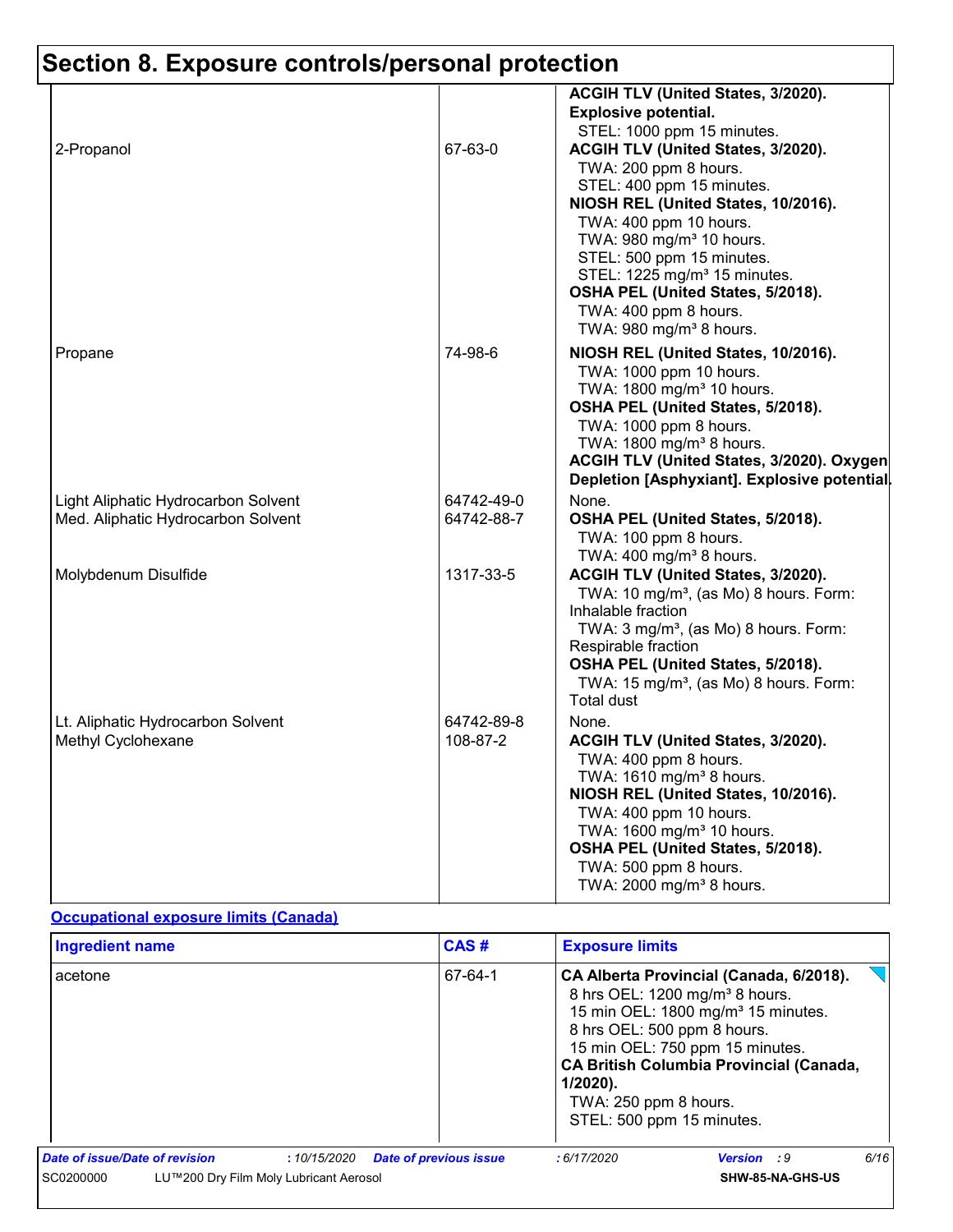|                   |          | CA Ontario Provincial (Canada, 6/2019).                                                                                                                                                                                                                                                                                                                                                                                                                                                                                                                                                                                                                                                                                                |
|-------------------|----------|----------------------------------------------------------------------------------------------------------------------------------------------------------------------------------------------------------------------------------------------------------------------------------------------------------------------------------------------------------------------------------------------------------------------------------------------------------------------------------------------------------------------------------------------------------------------------------------------------------------------------------------------------------------------------------------------------------------------------------------|
|                   |          | TWA: 250 ppm 8 hours.<br>STEL: 500 ppm 15 minutes.<br>CA Quebec Provincial (Canada, 7/2019).<br>TWAEV: 500 ppm 8 hours.<br>TWAEV: 1190 mg/m <sup>3</sup> 8 hours.<br>STEV: 1000 ppm 15 minutes.<br>STEV: 2380 mg/m <sup>3</sup> 15 minutes.<br><b>CA Saskatchewan Provincial (Canada,</b><br>7/2013).<br>STEL: 750 ppm 15 minutes.<br>TWA: 500 ppm 8 hours.                                                                                                                                                                                                                                                                                                                                                                            |
| <b>Butane</b>     | 106-97-8 | CA Alberta Provincial (Canada, 6/2018).<br>8 hrs OEL: 1000 ppm 8 hours.<br>CA Quebec Provincial (Canada, 7/2019).<br>TWAEV: 800 ppm 8 hours.<br>TWAEV: 1900 mg/m <sup>3</sup> 8 hours.<br>CA Ontario Provincial (Canada, 6/2019).<br>TWA: 800 ppm 8 hours.<br><b>CA Saskatchewan Provincial (Canada,</b><br>7/2013).<br>STEL: 1250 ppm 15 minutes.<br>TWA: 1000 ppm 8 hours.<br><b>CA British Columbia Provincial (Canada,</b><br>1/2020). Explosive potential.<br>STEL: 1000 ppm 15 minutes.                                                                                                                                                                                                                                          |
| Isopropyl alcohol | 67-63-0  | CA Alberta Provincial (Canada, 6/2018).<br>15 min OEL: 984 mg/m <sup>3</sup> 15 minutes.<br>8 hrs OEL: 200 ppm 8 hours.<br>15 min OEL: 400 ppm 15 minutes.<br>8 hrs OEL: 492 mg/m <sup>3</sup> 8 hours.<br><b>CA British Columbia Provincial (Canada,</b><br>$1/2020$ ).<br>TWA: 200 ppm 8 hours.<br>STEL: 400 ppm 15 minutes.<br>CA Ontario Provincial (Canada, 6/2019).<br>TWA: 200 ppm 8 hours.<br>STEL: 400 ppm 15 minutes.<br>CA Quebec Provincial (Canada, 7/2019).<br>TWAEV: 400 ppm 8 hours.<br>TWAEV: 983 mg/m <sup>3</sup> 8 hours.<br>STEV: 500 ppm 15 minutes.<br>STEV: 1230 mg/m <sup>3</sup> 15 minutes.<br><b>CA Saskatchewan Provincial (Canada,</b><br>7/2013).<br>STEL: 400 ppm 15 minutes.<br>TWA: 200 ppm 8 hours. |
| Normal propane    | 74-98-6  | CA Alberta Provincial (Canada, 6/2018).<br>8 hrs OEL: 1000 ppm 8 hours.<br>CA Quebec Provincial (Canada, 7/2019).<br>TWAEV: 1000 ppm 8 hours.<br>TWAEV: 1800 mg/m <sup>3</sup> 8 hours.<br>CA Ontario Provincial (Canada, 6/2019).<br>TWA: 1000 ppm 8 hours.<br><b>CA Saskatchewan Provincial (Canada,</b><br>7/2013).                                                                                                                                                                                                                                                                                                                                                                                                                 |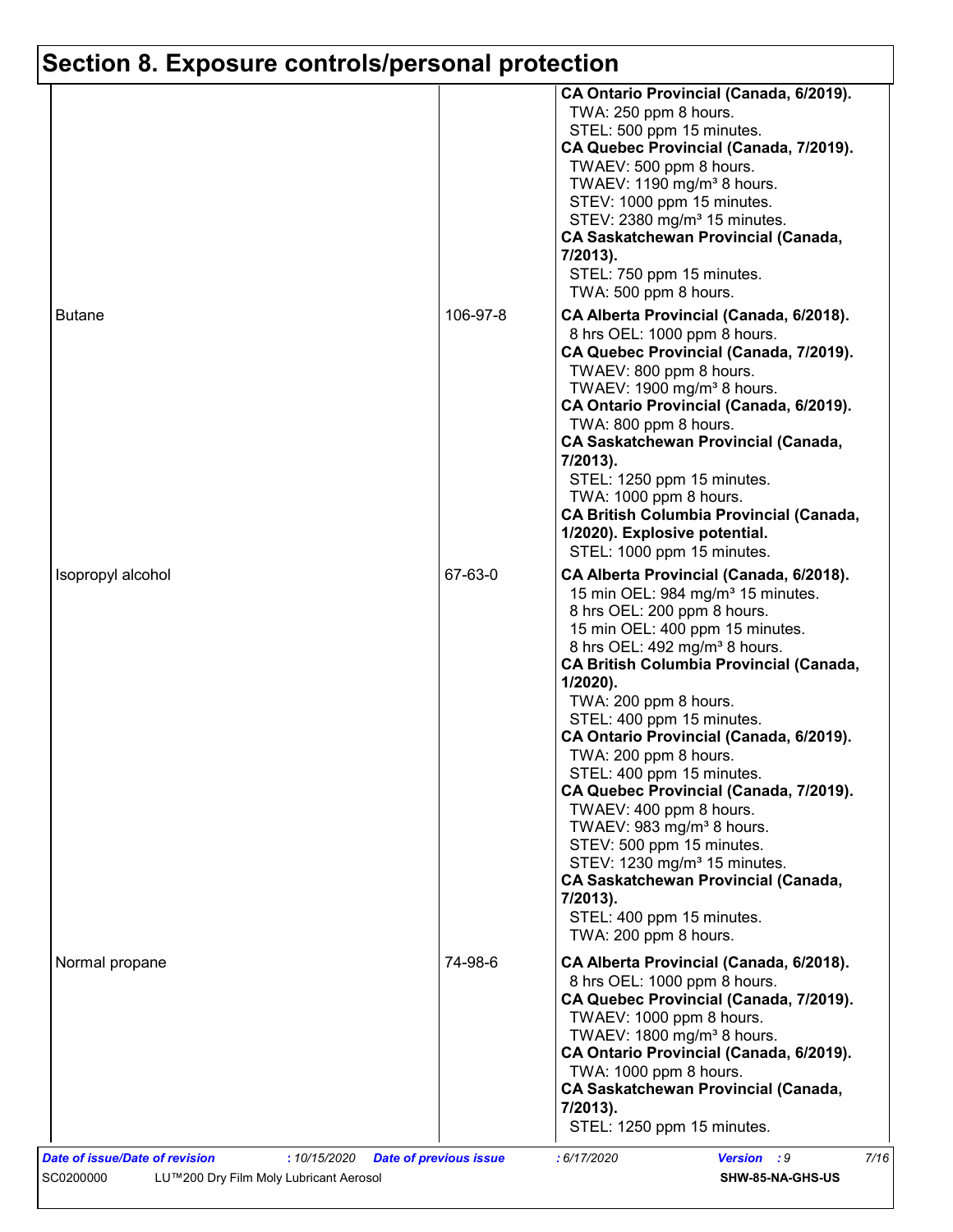| Medium aliphatic solvent naphtha (petroleum) C9-C12 | 64742-88-7 | TWA: 1000 ppm 8 hours.<br>CA British Columbia Provincial (Canada,<br>1/2020). Oxygen Depletion [Asphyxiant].<br><b>Explosive potential.</b><br>CA Ontario Provincial (Canada, 6/2019).<br>TWA: $525$ mg/m <sup>3</sup> 8 hours. |
|-----------------------------------------------------|------------|---------------------------------------------------------------------------------------------------------------------------------------------------------------------------------------------------------------------------------|
|-----------------------------------------------------|------------|---------------------------------------------------------------------------------------------------------------------------------------------------------------------------------------------------------------------------------|

#### **Occupational exposure limits (Mexico)**

|               | CAS#     | <b>Exposure limits</b>                                                                                              |
|---------------|----------|---------------------------------------------------------------------------------------------------------------------|
| Acetone       | 67-64-1  | NOM-010-STPS-2014 (Mexico, 4/2016).<br>TWA: 500 ppm 8 hours.<br>STEL: 750 ppm 15 minutes.                           |
| <b>Butane</b> | 106-97-8 | NOM-010-STPS-2014 (Mexico, 4/2016).                                                                                 |
| 2-Propanol    | 67-63-0  | TWA: 1000 ppm 8 hours.<br>NOM-010-STPS-2014 (Mexico, 4/2016).                                                       |
| Propane       | 74-98-6  | TWA: 200 ppm 8 hours.<br>STEL: 400 ppm 15 minutes.<br>NOM-010-STPS-2014 (Mexico, 4/2016).<br>TWA: 1000 ppm 8 hours. |

| <b>Appropriate engineering</b><br>controls | : Use only with adequate ventilation. Use process enclosures, local exhaust ventilation or<br>other engineering controls to keep worker exposure to airborne contaminants below any<br>recommended or statutory limits. The engineering controls also need to keep gas,<br>vapor or dust concentrations below any lower explosive limits. Use explosion-proof<br>ventilation equipment.                                                                                                                                                                                                                                |
|--------------------------------------------|------------------------------------------------------------------------------------------------------------------------------------------------------------------------------------------------------------------------------------------------------------------------------------------------------------------------------------------------------------------------------------------------------------------------------------------------------------------------------------------------------------------------------------------------------------------------------------------------------------------------|
| <b>Environmental exposure</b><br>controls  | : Emissions from ventilation or work process equipment should be checked to ensure<br>they comply with the requirements of environmental protection legislation. In some<br>cases, fume scrubbers, filters or engineering modifications to the process equipment<br>will be necessary to reduce emissions to acceptable levels.                                                                                                                                                                                                                                                                                        |
| <b>Individual protection measures</b>      |                                                                                                                                                                                                                                                                                                                                                                                                                                                                                                                                                                                                                        |
| <b>Hygiene measures</b>                    | : Wash hands, forearms and face thoroughly after handling chemical products, before<br>eating, smoking and using the lavatory and at the end of the working period.<br>Appropriate techniques should be used to remove potentially contaminated clothing.<br>Wash contaminated clothing before reusing. Ensure that eyewash stations and safety<br>showers are close to the workstation location.                                                                                                                                                                                                                      |
| <b>Eye/face protection</b>                 | : Safety eyewear complying with an approved standard should be used when a risk<br>assessment indicates this is necessary to avoid exposure to liquid splashes, mists,<br>gases or dusts. If contact is possible, the following protection should be worn, unless<br>the assessment indicates a higher degree of protection: chemical splash goggles.                                                                                                                                                                                                                                                                  |
| <b>Skin protection</b>                     |                                                                                                                                                                                                                                                                                                                                                                                                                                                                                                                                                                                                                        |
| <b>Hand protection</b>                     | : Chemical-resistant, impervious gloves complying with an approved standard should be<br>worn at all times when handling chemical products if a risk assessment indicates this is<br>necessary. Considering the parameters specified by the glove manufacturer, check<br>during use that the gloves are still retaining their protective properties. It should be<br>noted that the time to breakthrough for any glove material may be different for different<br>glove manufacturers. In the case of mixtures, consisting of several substances, the<br>protection time of the gloves cannot be accurately estimated. |
| <b>Body protection</b>                     | : Personal protective equipment for the body should be selected based on the task being<br>performed and the risks involved and should be approved by a specialist before<br>handling this product. When there is a risk of ignition from static electricity, wear anti-<br>static protective clothing. For the greatest protection from static discharges, clothing<br>should include anti-static overalls, boots and gloves.                                                                                                                                                                                         |
| <b>Other skin protection</b>               | : Appropriate footwear and any additional skin protection measures should be selected<br>based on the task being performed and the risks involved and should be approved by a<br>specialist before handling this product.                                                                                                                                                                                                                                                                                                                                                                                              |
| <b>Date of issue/Date of revision</b>      | :10/15/2020<br><b>Date of previous issue</b><br>: 6/17/2020<br><b>Version</b> : 9<br>8/16                                                                                                                                                                                                                                                                                                                                                                                                                                                                                                                              |
| SC0200000                                  | LU™200 Dry Film Moly Lubricant Aerosol<br>SHW-85-NA-GHS-US                                                                                                                                                                                                                                                                                                                                                                                                                                                                                                                                                             |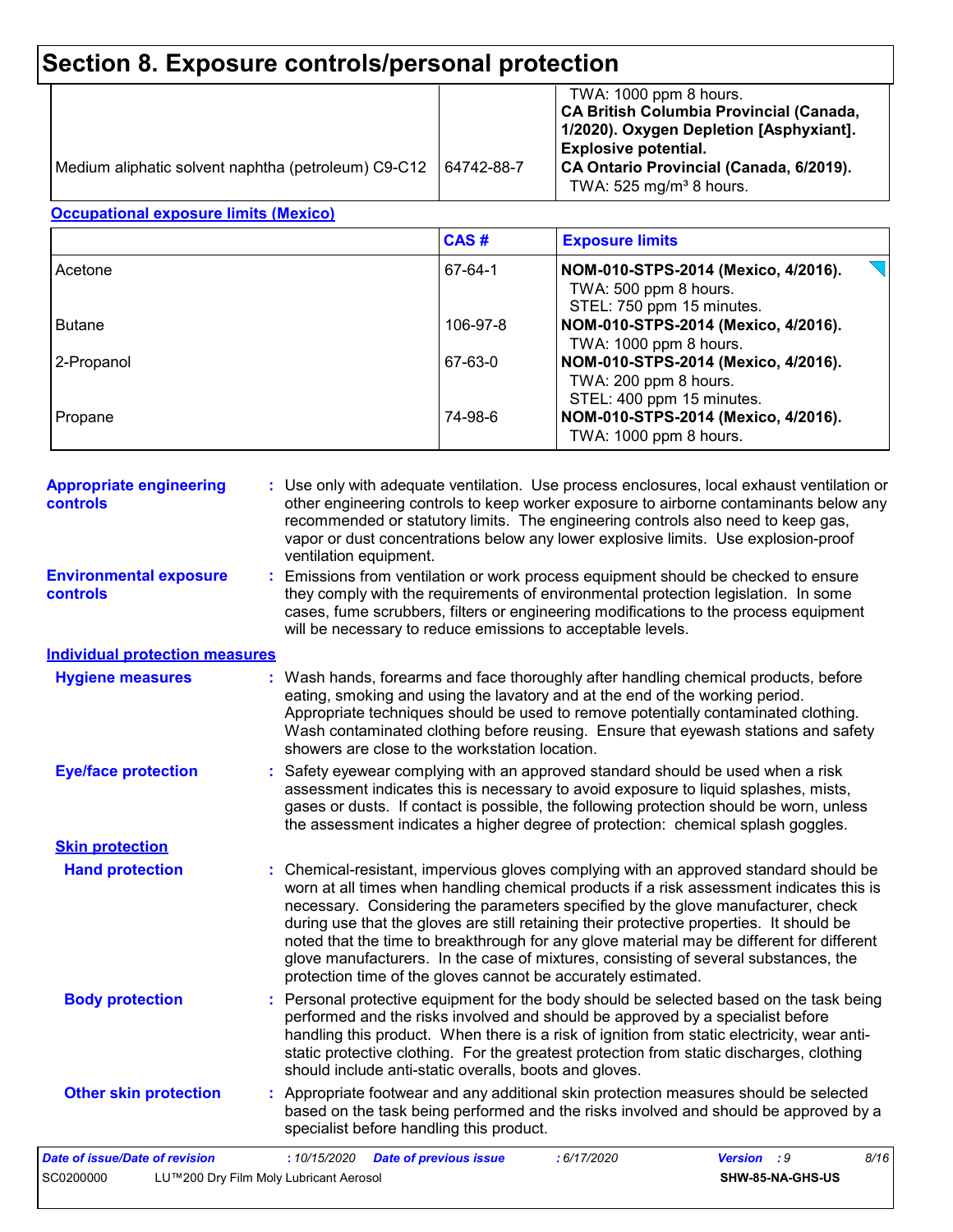#### **Respiratory protection :**

Based on the hazard and potential for exposure, select a respirator that meets the appropriate standard or certification. Respirators must be used according to a respiratory protection program to ensure proper fitting, training, and other important aspects of use.

### **Section 9. Physical and chemical properties**

| <b>Appearance</b>                                 |                                                                 |
|---------------------------------------------------|-----------------------------------------------------------------|
| <b>Physical state</b>                             | : Liquid.                                                       |
| <b>Color</b>                                      | Not available.                                                  |
| Odor                                              | : Not available.                                                |
| <b>Odor threshold</b>                             | Not available.                                                  |
| рH                                                | Not available.                                                  |
| <b>Melting point/freezing point</b>               | Not available.                                                  |
| <b>Boiling point/boiling range</b>                | : Not available.                                                |
| <b>Flash point</b>                                | Closed cup: -29°C (-20.2°F) [Pensky-Martens Closed Cup]         |
| <b>Evaporation rate</b>                           | 5.6 (butyl acetate = $1$ )                                      |
| <b>Flammability (solid, gas)</b>                  | : Not available.                                                |
| Lower and upper explosive<br>(flammable) limits   | $:$ Lower: 1%<br>Upper: 12.8%                                   |
| <b>Vapor pressure</b>                             | : 101.3 kPa (760 mm Hg) [at 20°C]                               |
| <b>Vapor density</b>                              | : $1.55$ [Air = 1]                                              |
| <b>Relative density</b>                           | : 0.68                                                          |
| <b>Solubility</b>                                 | : Not available.                                                |
| <b>Partition coefficient: n-</b><br>octanol/water | : Not available.                                                |
| <b>Auto-ignition temperature</b>                  | : Not available.                                                |
| <b>Decomposition temperature</b>                  | Not available.                                                  |
| <b>Viscosity</b>                                  | Kinematic (40°C (104°F)): <0.205 cm <sup>2</sup> /s (<20.5 cSt) |
| <b>Molecular weight</b>                           | Not applicable.                                                 |
| <b>Aerosol product</b>                            |                                                                 |
| <b>Type of aerosol</b>                            | : Spray                                                         |
| <b>Heat of combustion</b>                         | 34.364 kJ/g                                                     |

## **Section 10. Stability and reactivity**

| SC0200000                                           | LU™200 Dry Film Moly Lubricant Aerosol                                                                    | SHW-85-NA-GHS-US           |  |  |  |
|-----------------------------------------------------|-----------------------------------------------------------------------------------------------------------|----------------------------|--|--|--|
| <b>Date of issue/Date of revision</b>               | <b>Date of previous issue</b><br>: 6/17/2020<br>:10/15/2020                                               | 9/16<br><b>Version</b> : 9 |  |  |  |
| <b>Hazardous decomposition</b><br>products          | : Under normal conditions of storage and use, hazardous decomposition products should<br>not be produced. |                            |  |  |  |
| <b>Incompatible materials</b>                       | : No specific data.                                                                                       |                            |  |  |  |
| <b>Conditions to avoid</b>                          | : Avoid all possible sources of ignition (spark or flame).                                                |                            |  |  |  |
| <b>Possibility of hazardous</b><br><b>reactions</b> | : Under normal conditions of storage and use, hazardous reactions will not occur.                         |                            |  |  |  |
| <b>Chemical stability</b>                           | : The product is stable.                                                                                  |                            |  |  |  |
| <b>Reactivity</b>                                   | : No specific test data related to reactivity available for this product or its ingredients.              |                            |  |  |  |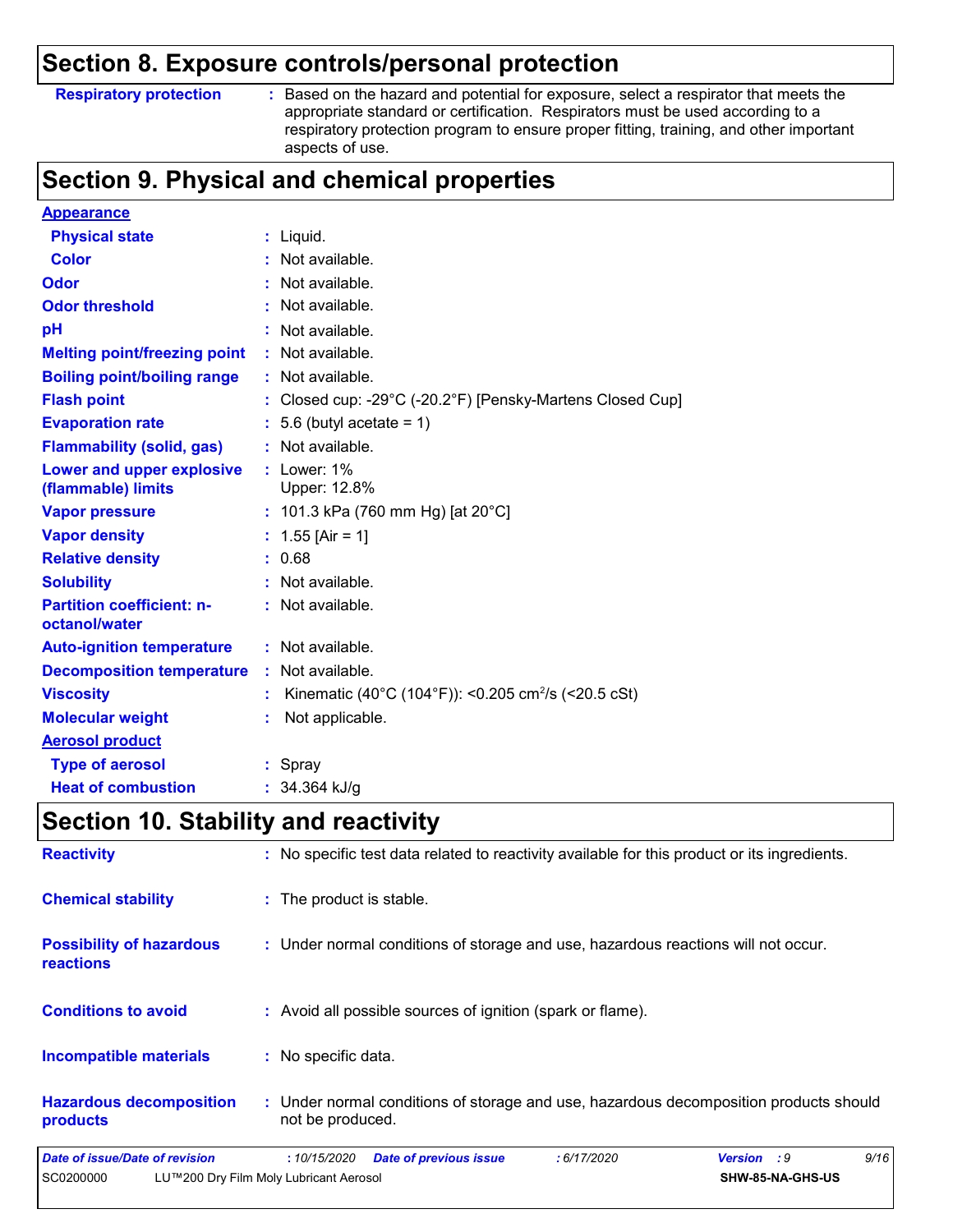## **Section 11. Toxicological information**

#### **Information on toxicological effects**

#### **Acute toxicity**

| <b>Product/ingredient name</b> | <b>Result</b>                | <b>Species</b> | <b>Dose</b>              | <b>Exposure</b> |
|--------------------------------|------------------------------|----------------|--------------------------|-----------------|
| Acetone                        | LD50 Oral                    | Rat            | $ 5800 \rangle$ mg/kg    |                 |
| Butane                         | <b>LC50 Inhalation Vapor</b> | Rat            | 658000 mg/m <sup>3</sup> | 4 hours         |
| 2-Propanol                     | LD50 Dermal                  | Rabbit         | 12800 mg/kg              |                 |
|                                | ILD50 Oral                   | Rat            | 5000 mg/kg               |                 |

#### **Irritation/Corrosion**

|                          | <b>Species</b> | <b>Score</b> | <b>Exposure</b>  | <b>Observation</b>       |
|--------------------------|----------------|--------------|------------------|--------------------------|
| Eyes - Mild irritant     | Human          |              | 186300 ppm       |                          |
| Eyes - Mild irritant     | Rabbit         |              | 10 UI            |                          |
| Eyes - Moderate irritant | Rabbit         |              | 24 hours 20      |                          |
|                          |                |              | mg               |                          |
| Eyes - Severe irritant   | Rabbit         |              | $20 \, mg$       |                          |
| Skin - Mild irritant     | Rabbit         |              | 24 hours 500     |                          |
|                          |                |              | mg               |                          |
| Skin - Mild irritant     | Rabbit         |              | 395 mg           |                          |
| Eyes - Moderate irritant | Rabbit         |              | 24 hours 100     |                          |
|                          |                |              | mg               |                          |
| Eyes - Moderate irritant | Rabbit         |              | $10 \text{ mg}$  |                          |
| Eyes - Severe irritant   | Rabbit         |              | $100 \text{ mg}$ |                          |
| Skin - Mild irritant     | Rabbit         |              | $500 \text{ mg}$ |                          |
| Eyes - Mild irritant     | Rabbit         |              | 24 hours 100     |                          |
|                          |                |              | UI               |                          |
| Skin - Mild irritant     | Rabbit         |              | 24 hours 500     | $\overline{\phantom{a}}$ |
|                          |                |              | UI               |                          |
|                          |                |              |                  |                          |

#### **Sensitization**

Not available.

#### **Mutagenicity**

Not available.

#### **Carcinogenicity**

Not available.

#### **Classification**

| <b>Product/ingredient name OSHA</b> | <b>IARC</b> | <b>NTP</b> |
|-------------------------------------|-------------|------------|
| 2-Propanol                          |             |            |

#### **Reproductive toxicity**

Not available.

#### **Teratogenicity**

Not available.

#### **Specific target organ toxicity (single exposure)**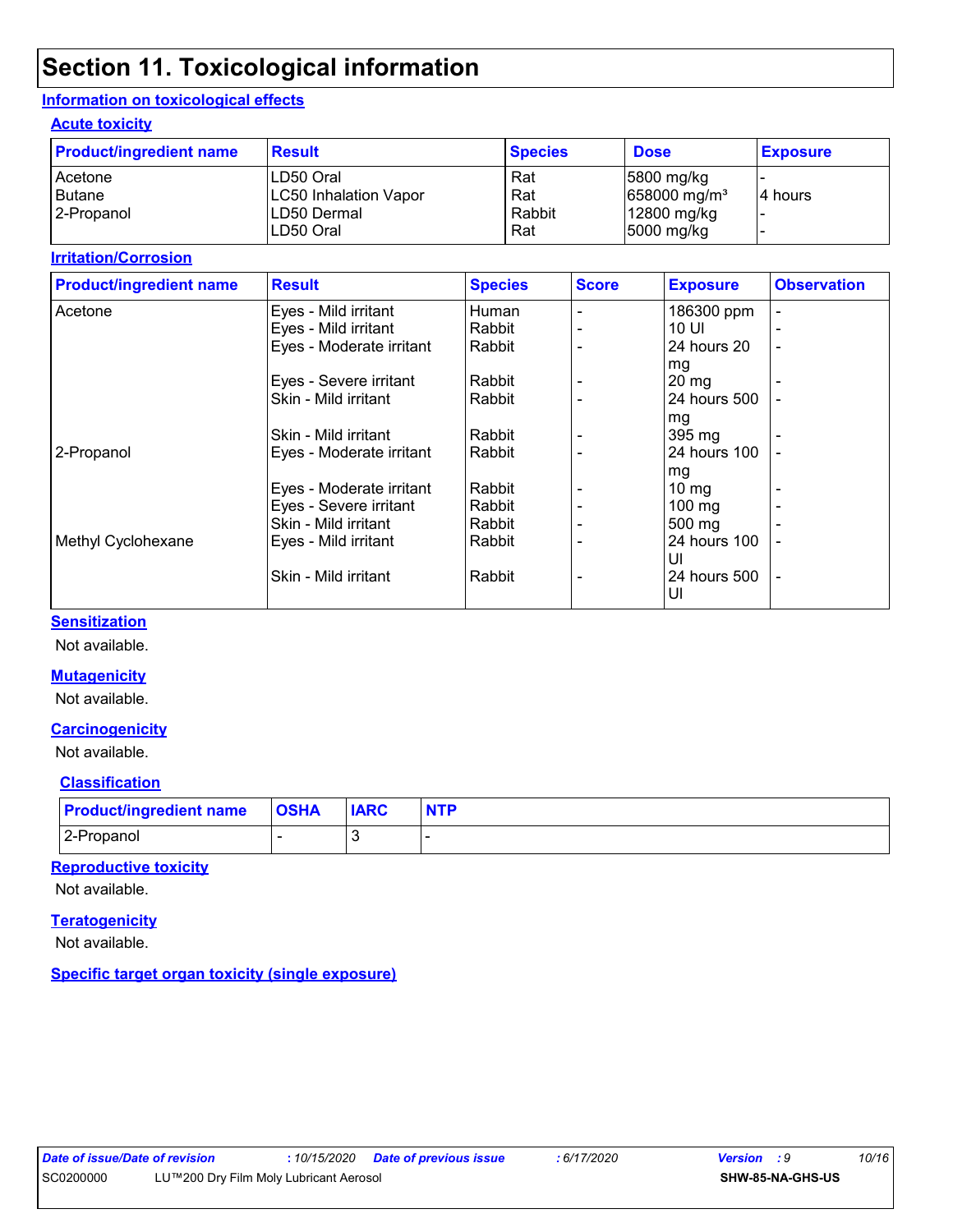# **Section 11. Toxicological information**

| <b>Name</b>                         | <b>Category</b> | <b>Route of</b><br>exposure | <b>Target organs</b>            |
|-------------------------------------|-----------------|-----------------------------|---------------------------------|
| Acetone                             | Category 3      |                             | Respiratory tract<br>irritation |
|                                     | Category 3      |                             | Narcotic effects                |
| <b>Butane</b>                       | Category 3      |                             | Respiratory tract<br>irritation |
|                                     | Category 3      |                             | Narcotic effects                |
| 2-Propanol                          | Category 3      |                             | Narcotic effects                |
| Propane                             | Category 3      |                             | Respiratory tract<br>irritation |
|                                     | Category 3      |                             | Narcotic effects                |
| Light Aliphatic Hydrocarbon Solvent | Category 3      |                             | Respiratory tract<br>irritation |
|                                     | Category 3      |                             | Narcotic effects                |
| Med. Aliphatic Hydrocarbon Solvent  | Category 3      |                             | Respiratory tract<br>irritation |
|                                     | Category 3      |                             | Narcotic effects                |
| Lt. Aliphatic Hydrocarbon Solvent   | Category 3      |                             | Respiratory tract<br>irritation |
|                                     | Category 3      |                             | Narcotic effects                |
| Methyl Cyclohexane                  | Category 3      |                             | Narcotic effects                |

#### **Specific target organ toxicity (repeated exposure)**

| <b>Name</b>                         | <b>Category</b> | <b>Route of</b><br>exposure | <b>Target organs</b> |
|-------------------------------------|-----------------|-----------------------------|----------------------|
| l Acetone                           | Category 2      |                             |                      |
| Butane                              | Category 2      |                             |                      |
| Propane                             | Category 2      |                             |                      |
| Light Aliphatic Hydrocarbon Solvent | Category 2      |                             |                      |
| Med. Aliphatic Hydrocarbon Solvent  | Category 1      |                             |                      |
| Lt. Aliphatic Hydrocarbon Solvent   | Category 2      |                             |                      |

#### **Aspiration hazard**

| <b>Name</b>                         | <b>Result</b>                         |
|-------------------------------------|---------------------------------------|
| <b>Butane</b>                       | <b>ASPIRATION HAZARD - Category 1</b> |
| Propane                             | <b>ASPIRATION HAZARD - Category 1</b> |
| Light Aliphatic Hydrocarbon Solvent | <b>ASPIRATION HAZARD - Category 1</b> |
| Med. Aliphatic Hydrocarbon Solvent  | <b>ASPIRATION HAZARD - Category 1</b> |
| Lt. Aliphatic Hydrocarbon Solvent   | <b>ASPIRATION HAZARD - Category 1</b> |
| Methyl Cyclohexane                  | <b>ASPIRATION HAZARD - Category 1</b> |

| Information on the likely<br>routes of exposure | : Not available.                                                                                                             |
|-------------------------------------------------|------------------------------------------------------------------------------------------------------------------------------|
| <b>Potential acute health effects</b>           |                                                                                                                              |
| <b>Eye contact</b>                              | : Causes serious eye irritation.                                                                                             |
| <b>Inhalation</b>                               | : Can cause central nervous system (CNS) depression. May cause drowsiness or<br>dizziness. May cause respiratory irritation. |
| <b>Skin contact</b>                             | : No known significant effects or critical hazards.                                                                          |
| <b>Ingestion</b>                                | : Can cause central nervous system (CNS) depression. May be fatal if swallowed and<br>enters airways.                        |

#### **Symptoms related to the physical, chemical and toxicological characteristics**

| Date of issue/Date of revision |                                        |  | : 6/17/2020 | <b>Version</b> : 9 |                  | 11/16 |
|--------------------------------|----------------------------------------|--|-------------|--------------------|------------------|-------|
| SC0200000                      | LU™200 Dry Film Moly Lubricant Aerosol |  |             |                    | SHW-85-NA-GHS-US |       |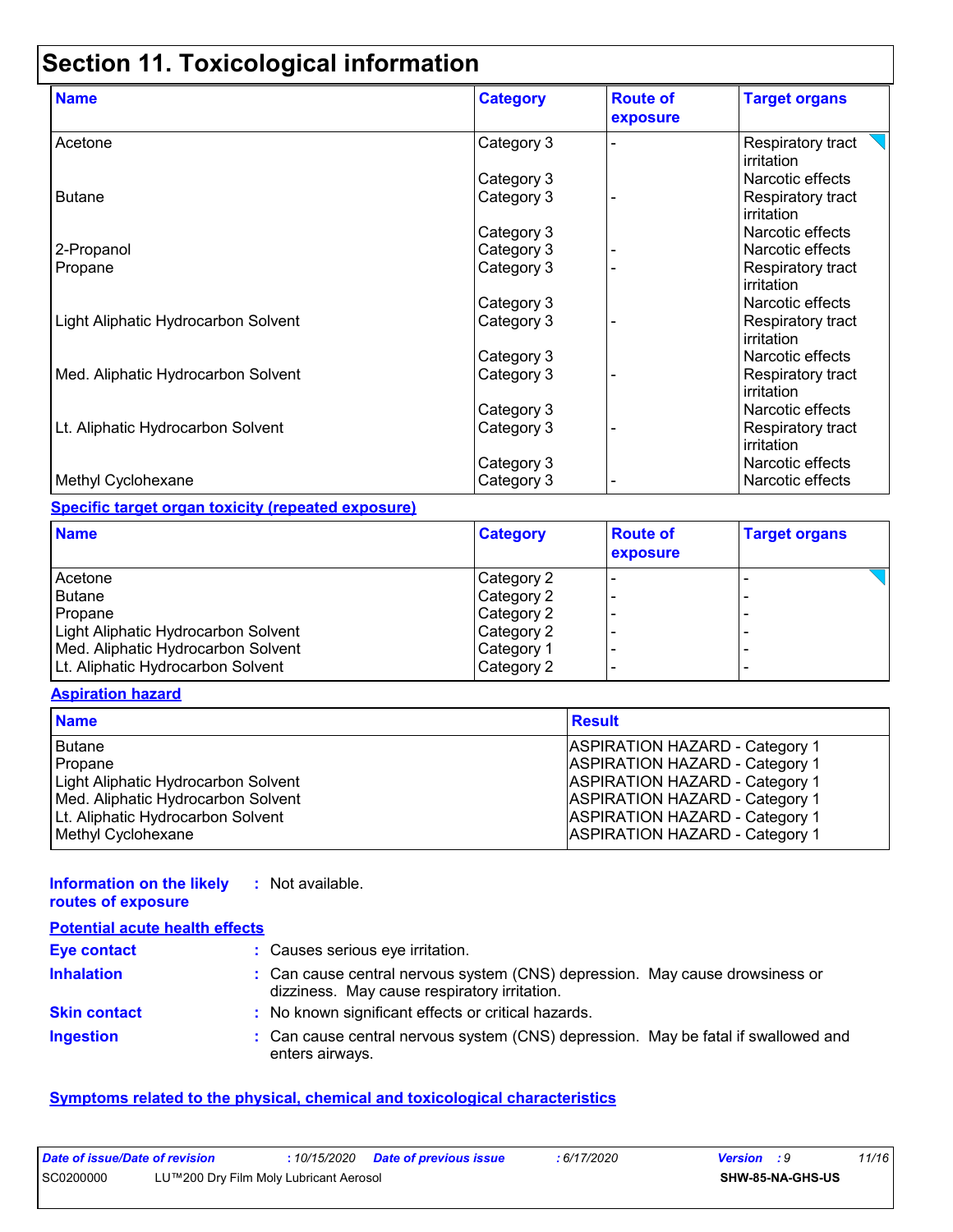# **Section 11. Toxicological information**

| <b>Eye contact</b>                      | : Adverse symptoms may include the following:<br>pain or irritation<br>watering<br>redness                                                                                                |
|-----------------------------------------|-------------------------------------------------------------------------------------------------------------------------------------------------------------------------------------------|
| <b>Inhalation</b>                       | : Adverse symptoms may include the following:<br>respiratory tract irritation<br>coughing<br>nausea or vomiting<br>headache<br>drowsiness/fatigue<br>dizziness/vertigo<br>unconsciousness |
| <b>Skin contact</b>                     | : No specific data.                                                                                                                                                                       |
| <b>Ingestion</b>                        | : Adverse symptoms may include the following:<br>nausea or vomiting                                                                                                                       |
|                                         | Delayed and immediate effects and also chronic effects from short and long term exposure                                                                                                  |
| <b>Short term exposure</b>              |                                                                                                                                                                                           |
| <b>Potential immediate</b><br>effects   | : Not available.                                                                                                                                                                          |
| <b>Potential delayed effects</b>        | : Not available.                                                                                                                                                                          |
| <b>Long term exposure</b>               |                                                                                                                                                                                           |
| <b>Potential immediate</b><br>effects   | : Not available.                                                                                                                                                                          |
| <b>Potential delayed effects</b>        | : Not available.                                                                                                                                                                          |
| <b>Potential chronic health effects</b> |                                                                                                                                                                                           |
| Not available.                          |                                                                                                                                                                                           |
| <b>General</b>                          | : Causes damage to organs through prolonged or repeated exposure.                                                                                                                         |
| <b>Carcinogenicity</b>                  | : No known significant effects or critical hazards.                                                                                                                                       |
| <b>Mutagenicity</b>                     | No known significant effects or critical hazards.                                                                                                                                         |
| <b>Teratogenicity</b>                   | : No known significant effects or critical hazards.                                                                                                                                       |
| <b>Developmental effects</b>            | : No known significant effects or critical hazards.                                                                                                                                       |
| <b>Fertility effects</b>                | : No known significant effects or critical hazards.                                                                                                                                       |
|                                         |                                                                                                                                                                                           |

#### **Numerical measures of toxicity Acute toxicity estimates**

| <b>Route</b> | <b>ATE value</b> |
|--------------|------------------|
| Oral         | 19947.94 mg/kg   |

## **Section 12. Ecological information**

**Toxicity**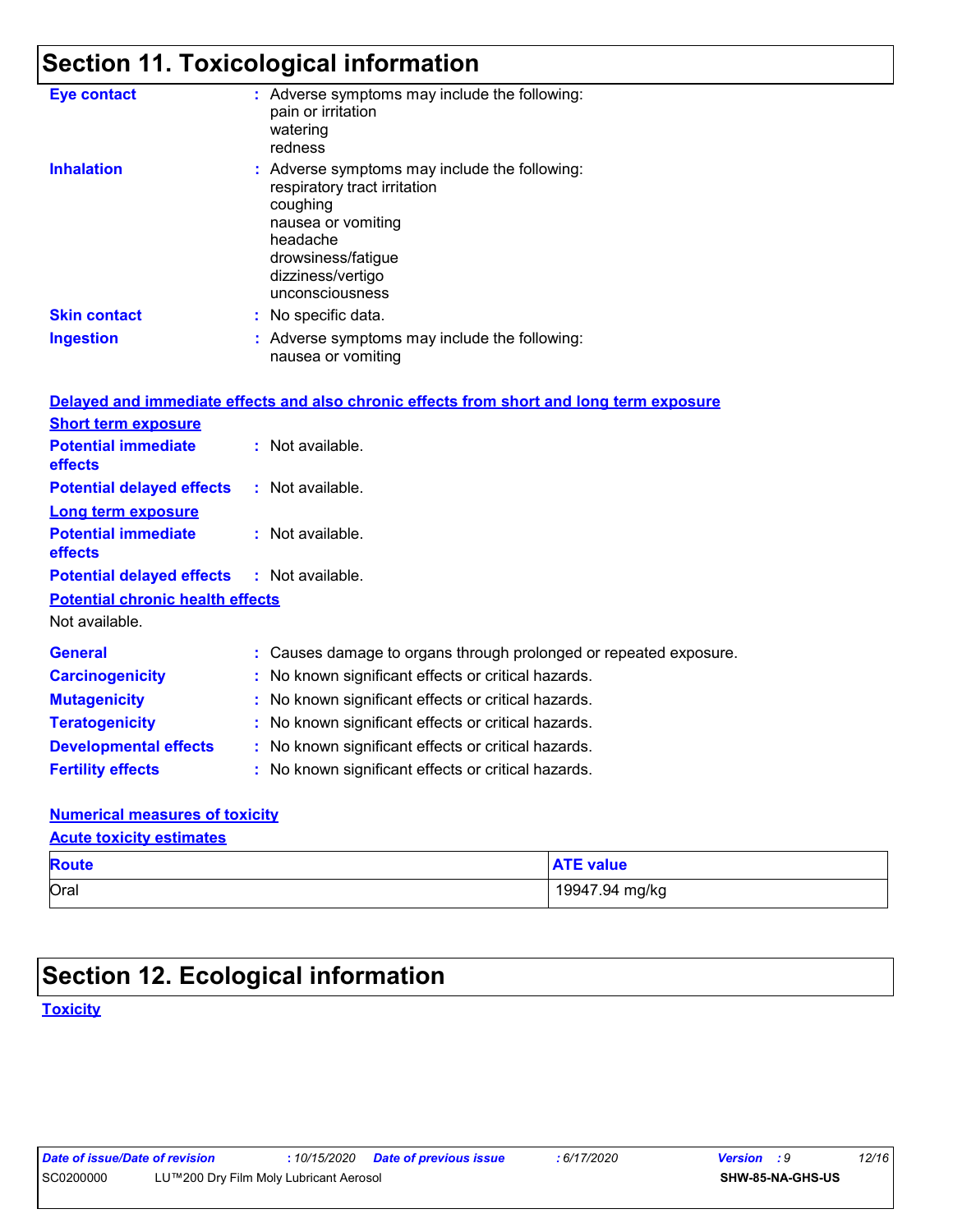## **Section 12. Ecological information**

| <b>Product/ingredient name</b>       | <b>Result</b>                        | <b>Species</b>                                                         | <b>Exposure</b> |
|--------------------------------------|--------------------------------------|------------------------------------------------------------------------|-----------------|
| Acetone                              | Acute EC50 7200000 µg/l Fresh water  | Algae - Selenastrum sp.                                                | 96 hours        |
|                                      | Acute LC50 4.42589 ml/L Marine water | Crustaceans - Acartia tonsa -<br>Copepodid                             | 48 hours        |
|                                      | Acute LC50 7460000 µg/l Fresh water  | Daphnia - Daphnia cucullata                                            | 48 hours        |
|                                      | Acute LC50 5600 ppm Fresh water      | Fish - Poecilia reticulata                                             | 96 hours        |
|                                      | Chronic NOEC 4.95 mg/l Marine water  | Algae - Ulva pertusa                                                   | 96 hours        |
|                                      | Chronic NOEC 0.016 ml/L Fresh water  | Crustaceans - Daphniidae                                               | 21 days         |
|                                      | Chronic NOEC 0.1 ml/L Fresh water    | Daphnia - Daphnia magna -<br><b>Neonate</b>                            | 21 days         |
|                                      | Chronic NOEC 5 µg/l Marine water     | Fish - Gasterosteus aculeatus -<br>Larvae                              | 42 days         |
| 2-Propanol                           | Acute EC50 7550 mg/l Fresh water     | Daphnia - Daphnia magna -<br>Neonate                                   | 48 hours        |
|                                      | Acute LC50 1400000 µg/l Marine water | Crustaceans - Crangon crangon                                          | 48 hours        |
|                                      | Acute LC50 4200 mg/l Fresh water     | Fish - Rasbora heteromorpha                                            | 96 hours        |
| Lt. Aliphatic Hydrocarbon<br>Solvent | Acute LC50 >100000 ppm Fresh water   | Fish - Oncorhynchus mykiss                                             | 96 hours        |
| Methyl Cyclohexane                   | Acute LC50 5800 µg/l Marine water    | Fish - Morone saxatilis - Juvenile<br>(Fledgling, Hatchling, Weanling) | 96 hours        |

#### **Persistence and degradability**

| <b>Product/ingredient name</b> | <b>Aquatic half-life</b> | <b>Photolysis</b> | <b>Biodegradability</b> |
|--------------------------------|--------------------------|-------------------|-------------------------|
| Acetone                        |                          |                   | Readily                 |
| 12-Propanol                    |                          |                   | Readily                 |

#### **Bioaccumulative potential**

| <b>Product/ingredient name</b>         | $LogP_{ow}$                  | <b>BCF</b> | <b>Potential</b> |
|----------------------------------------|------------------------------|------------|------------------|
| Light Aliphatic Hydrocarbon<br>Solvent | $\qquad \qquad \blacksquare$ | 10 to 2500 | high             |
| Lt. Aliphatic Hydrocarbon<br>Solvent   |                              | 10 to 2500 | high             |
| Methyl Cyclohexane                     |                              | 186.21     | low              |

#### **Mobility in soil**

**Soil/water partition coefficient (Koc)** 

**:** Not available.

**Other adverse effects** : No known significant effects or critical hazards.

### **Section 13. Disposal considerations**

**Disposal methods :**

The generation of waste should be avoided or minimized wherever possible. Disposal of this product, solutions and any by-products should at all times comply with the requirements of environmental protection and waste disposal legislation and any regional local authority requirements. Dispose of surplus and non-recyclable products via a licensed waste disposal contractor. Waste should not be disposed of untreated to the sewer unless fully compliant with the requirements of all authorities with jurisdiction. Waste packaging should be recycled. Incineration or landfill should only be considered when recycling is not feasible. This material and its container must be disposed of in a safe way. Empty containers or liners may retain some product residues. Do not puncture or incinerate container.

| Date of issue/Date of revision                      |  |  |  | : 6/17/2020 | <b>Version</b> : 9      |  | 13/16 |
|-----------------------------------------------------|--|--|--|-------------|-------------------------|--|-------|
| SC0200000<br>LU™200 Dry Film Moly Lubricant Aerosol |  |  |  |             | <b>SHW-85-NA-GHS-US</b> |  |       |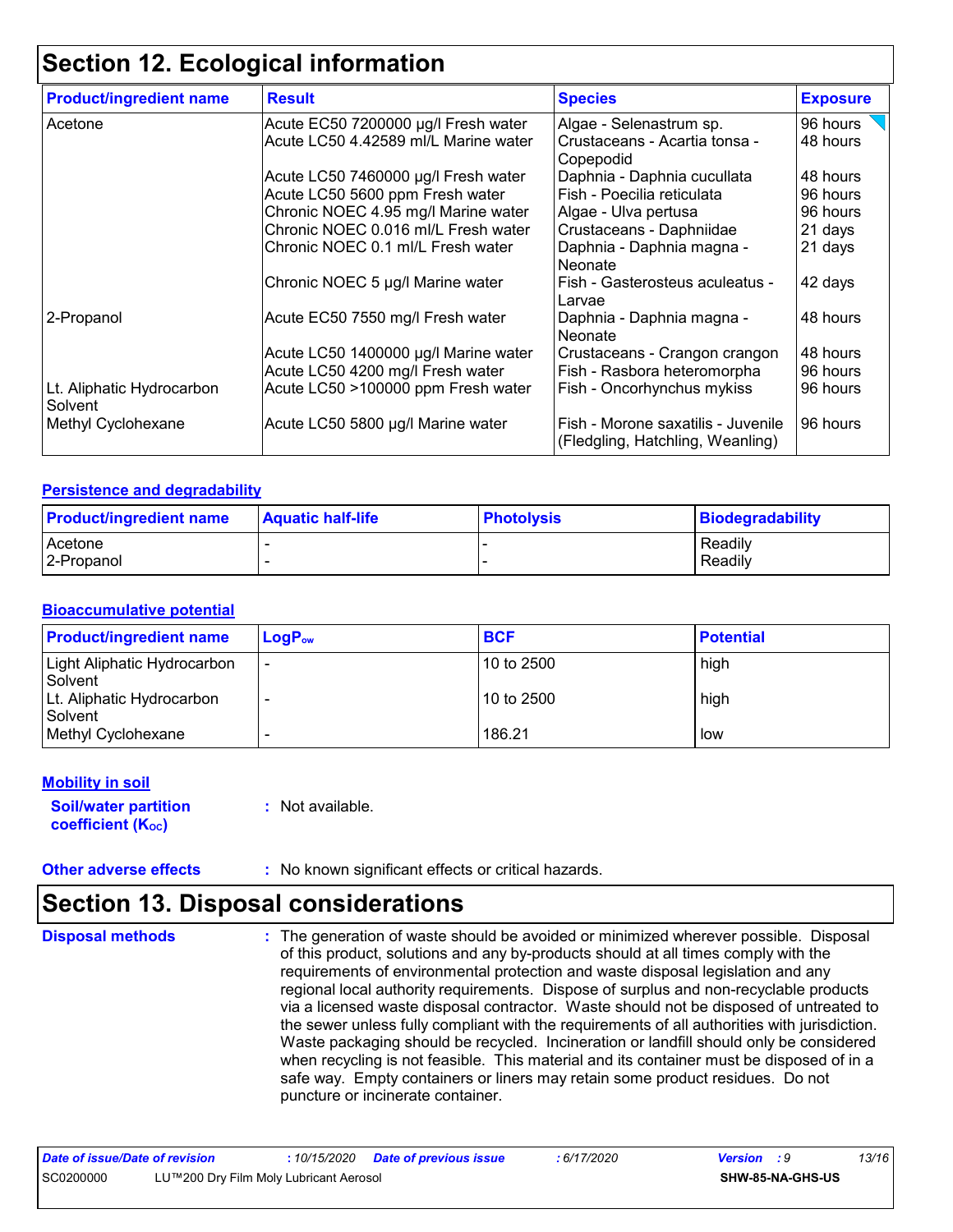### **Section 14. Transport information**

|                                         | <b>DOT</b><br><b>Classification</b>                                                                                    | <b>TDG</b><br><b>Classification</b>                                                                                                                                                                                                                                                                                                                                                                                                                                                                                                                                                                                                                                                 | <b>Mexico</b><br><b>Classification</b>                                                                                 | <b>IATA</b>                                                                                                     | <b>IMDG</b>                                                                                                     |
|-----------------------------------------|------------------------------------------------------------------------------------------------------------------------|-------------------------------------------------------------------------------------------------------------------------------------------------------------------------------------------------------------------------------------------------------------------------------------------------------------------------------------------------------------------------------------------------------------------------------------------------------------------------------------------------------------------------------------------------------------------------------------------------------------------------------------------------------------------------------------|------------------------------------------------------------------------------------------------------------------------|-----------------------------------------------------------------------------------------------------------------|-----------------------------------------------------------------------------------------------------------------|
| <b>UN number</b>                        | <b>UN1950</b>                                                                                                          | <b>UN1950</b>                                                                                                                                                                                                                                                                                                                                                                                                                                                                                                                                                                                                                                                                       | <b>UN1950</b>                                                                                                          | <b>UN1950</b>                                                                                                   | <b>UN1950</b>                                                                                                   |
| <b>UN proper</b><br>shipping name       | <b>AEROSOLS</b>                                                                                                        | <b>AEROSOLS</b>                                                                                                                                                                                                                                                                                                                                                                                                                                                                                                                                                                                                                                                                     | <b>AEROSOLS</b>                                                                                                        | AEROSOLS,<br>flammable                                                                                          | <b>AEROSOLS</b>                                                                                                 |
| <b>Transport</b><br>hazard class(es)    | 2.1                                                                                                                    | 2.1                                                                                                                                                                                                                                                                                                                                                                                                                                                                                                                                                                                                                                                                                 | 2.1                                                                                                                    | 2.1                                                                                                             | 2.1                                                                                                             |
| <b>Packing group</b>                    |                                                                                                                        |                                                                                                                                                                                                                                                                                                                                                                                                                                                                                                                                                                                                                                                                                     |                                                                                                                        |                                                                                                                 |                                                                                                                 |
| <b>Environmental</b><br>hazards         | No.                                                                                                                    | No.                                                                                                                                                                                                                                                                                                                                                                                                                                                                                                                                                                                                                                                                                 | No.                                                                                                                    | No.                                                                                                             | No.                                                                                                             |
| <b>Additional</b><br><b>information</b> | <b>ERG No.</b>                                                                                                         | Product classified<br>as per the<br>following sections<br>of the<br>Transportation of<br>Dangerous Goods<br>Regulations:<br>2.13-2.17 (Class<br>2).<br><b>ERG No.</b>                                                                                                                                                                                                                                                                                                                                                                                                                                                                                                               | <b>ERG No.</b>                                                                                                         |                                                                                                                 | <b>Emergency</b><br>schedules F-D, S-<br>U                                                                      |
|                                         | 126<br>Dependent upon<br>container size, this<br>product may ship under<br>the Limited Quantity<br>shipping exception. | 126<br>Dependent upon<br>container size, this<br>product may ship under<br>the Limited Quantity<br>shipping exception.                                                                                                                                                                                                                                                                                                                                                                                                                                                                                                                                                              | 126<br>Dependent upon<br>container size, this<br>product may ship under<br>the Limited Quantity<br>shipping exception. | Dependent upon<br>container size, this<br>product may ship under<br>the Limited Quantity<br>shipping exception. | Dependent upon<br>container size, this<br>product may ship under<br>the Limited Quantity<br>shipping exception. |
| <b>Special precautions for user :</b>   |                                                                                                                        | Multi-modal shipping descriptions are provided for informational purposes and do not<br>consider container sizes. The presence of a shipping description for a particular<br>mode of transport (sea, air, etc.), does not indicate that the product is packaged<br>suitably for that mode of transport. All packaging must be reviewed for suitability<br>prior to shipment, and compliance with the applicable regulations is the sole<br>responsibility of the person offering the product for transport. People loading and<br>unloading dangerous goods must be trained on all of the risks deriving from the<br>substances and on all actions in case of emergency situations. |                                                                                                                        |                                                                                                                 |                                                                                                                 |

#### **Proper shipping name :**

: Not available.

## **Section 15. Regulatory information**

#### **SARA 313**

SARA 313 (40 CFR 372.45) supplier notification can be found on the Environmental Data Sheet.

#### **California Prop. 65**

WARNING: This product contains chemicals known to the State of California to cause cancer and birth defects or other reproductive harm.

#### **International regulations**

| Date of issue/Date of revision |                                        | 10/15/2020 | <b>Date of previous issue</b> | 6/17/2020 | <b>Version</b> : 9 |                         | 14/16 |
|--------------------------------|----------------------------------------|------------|-------------------------------|-----------|--------------------|-------------------------|-------|
| SC0200000                      | LU™200 Dry Film Moly Lubricant Aerosol |            |                               |           |                    | <b>SHW-85-NA-GHS-US</b> |       |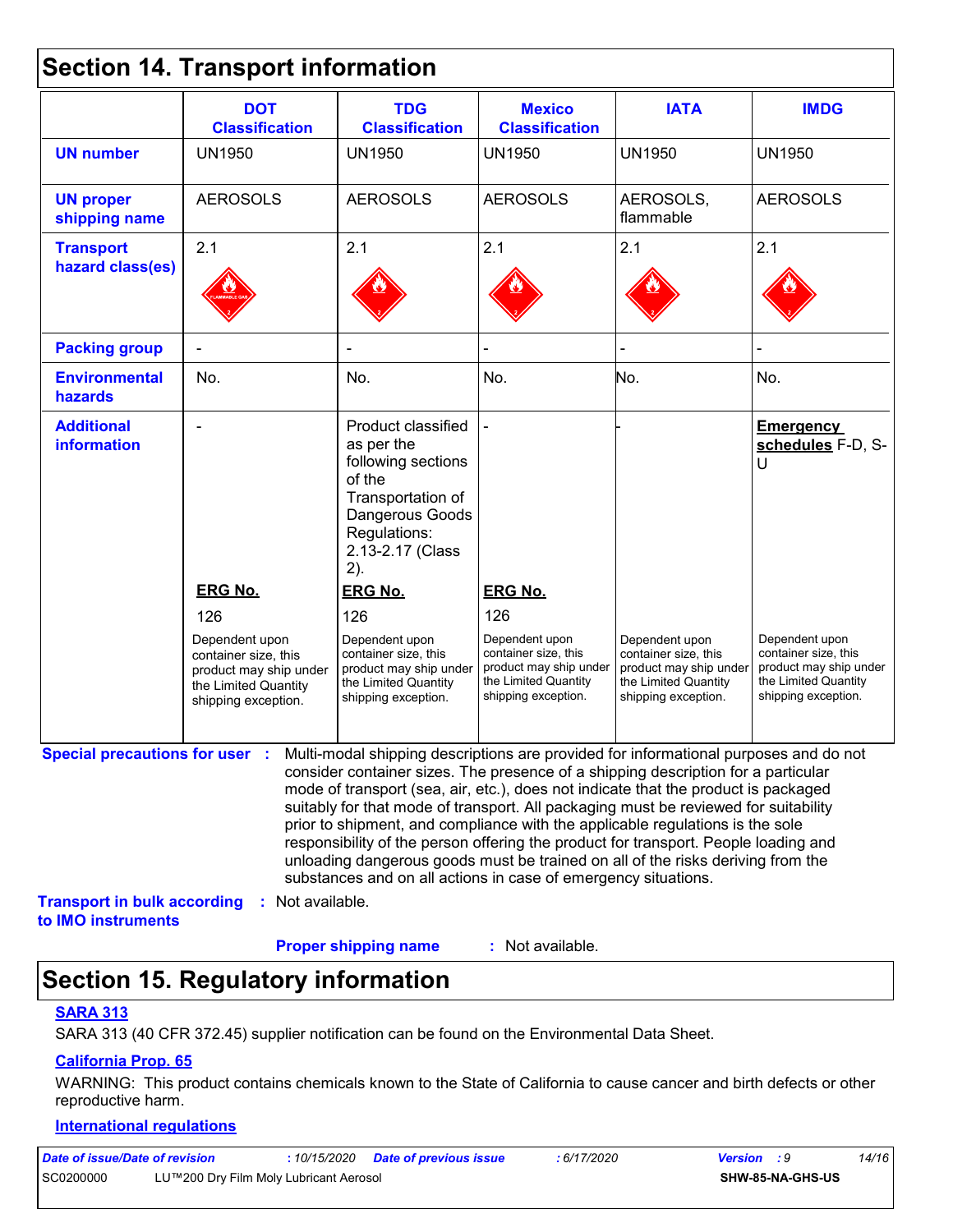### **Section 15. Regulatory information**

| <b>International lists</b> | : Australia inventory (AICS): Not determined.                |
|----------------------------|--------------------------------------------------------------|
|                            | China inventory (IECSC): Not determined.                     |
|                            | Japan inventory (ENCS): Not determined.                      |
|                            | Japan inventory (ISHL): Not determined.                      |
|                            | Korea inventory (KECI): Not determined.                      |
|                            | New Zealand Inventory of Chemicals (NZIoC): Not determined.  |
|                            | Philippines inventory (PICCS): Not determined.               |
|                            | Taiwan Chemical Substances Inventory (TCSI): Not determined. |
|                            | Thailand inventory: Not determined.                          |
|                            | Turkey inventory: Not determined.                            |
|                            | Vietnam inventory: Not determined.                           |

### **Section 16. Other information**

**Hazardous Material Information System (U.S.A.)**

| <b>Health</b>           | 3 |
|-------------------------|---|
| <b>Flammability</b>     |   |
| <b>Physical hazards</b> | 3 |
|                         |   |

**The customer is responsible for determining the PPE code for this material. For more information on HMIS® Personal Protective Equipment (PPE) codes, consult the HMIS® Implementation Manual.**

**Caution: HMIS® ratings are based on a 0-4 rating scale, with 0 representing minimal hazards or risks, and 4 representing significant hazards or risks. Although HMIS® ratings and the associated label are not required on SDSs or products leaving a facility under 29 CFR 1910.1200, the preparer may choose to provide them. HMIS® ratings are to be used with a fully implemented HMIS® program. HMIS® is a registered trademark and service mark of the American Coatings Association, Inc.**

**Procedure used to derive the classification**

**History**

| <b>Classification</b>                                                 | <b>Justification</b>  |  |  |
|-----------------------------------------------------------------------|-----------------------|--|--|
| FLAMMABLE AEROSOLS - Category 1                                       | On basis of test data |  |  |
| <b>GASES UNDER PRESSURE - Compressed gas</b>                          | Calculation method    |  |  |
| SERIOUS EYE DAMAGE/ EYE IRRITATION - Category 2A                      | Calculation method    |  |  |
| SPECIFIC TARGET ORGAN TOXICITY (SINGLE EXPOSURE) (Respiratory tract   | Calculation method    |  |  |
| irritation) - Category 3                                              |                       |  |  |
| SPECIFIC TARGET ORGAN TOXICITY (SINGLE EXPOSURE) (Narcotic effects) - | Calculation method    |  |  |
| Category 3                                                            |                       |  |  |
| SPECIFIC TARGET ORGAN TOXICITY (REPEATED EXPOSURE) - Category 1       | Calculation method    |  |  |
| <b>ASPIRATION HAZARD - Category 1</b>                                 | Calculation method    |  |  |

| <u>ніэш у</u>                     |                                                                                                                                                                                                                                                                                                                                                                                                                                                                                                                                          |
|-----------------------------------|------------------------------------------------------------------------------------------------------------------------------------------------------------------------------------------------------------------------------------------------------------------------------------------------------------------------------------------------------------------------------------------------------------------------------------------------------------------------------------------------------------------------------------------|
| Date of printing                  | : 10/15/2020                                                                                                                                                                                                                                                                                                                                                                                                                                                                                                                             |
| Date of issue/Date of<br>revision | : 10/15/2020                                                                                                                                                                                                                                                                                                                                                                                                                                                                                                                             |
| Date of previous issue            | : 6/17/2020                                                                                                                                                                                                                                                                                                                                                                                                                                                                                                                              |
| <b>Version</b>                    | : 9                                                                                                                                                                                                                                                                                                                                                                                                                                                                                                                                      |
| <b>Key to abbreviations</b>       | $\therefore$ ATE = Acute Toxicity Estimate<br>BCF = Bioconcentration Factor<br>GHS = Globally Harmonized System of Classification and Labelling of Chemicals<br>IATA = International Air Transport Association<br>IBC = Intermediate Bulk Container<br><b>IMDG = International Maritime Dangerous Goods</b><br>LogPow = logarithm of the octanol/water partition coefficient<br>MARPOL = International Convention for the Prevention of Pollution From Ships, 1973<br>as modified by the Protocol of 1978. ("Marpol" = marine pollution) |

| Date of issue/Date of revision |                                        |  | : 6/17/2020 | <b>Version</b> : 9 |                         | 15/16 |
|--------------------------------|----------------------------------------|--|-------------|--------------------|-------------------------|-------|
| SC0200000                      | LU™200 Dry Film Moly Lubricant Aerosol |  |             |                    | <b>SHW-85-NA-GHS-US</b> |       |